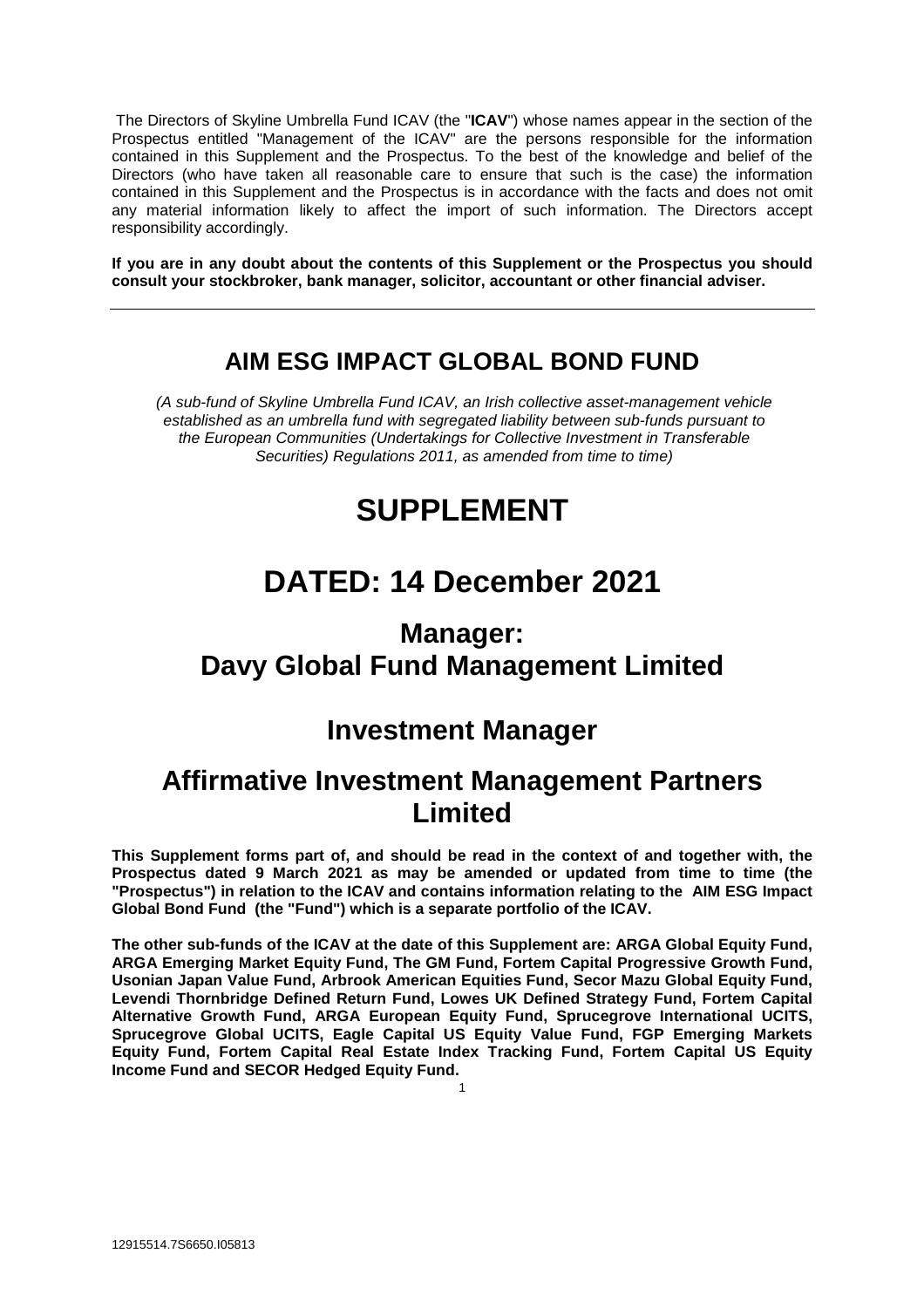**An investment in the Fund should not constitute a substantial proportion of an investment portfolio and may not be appropriate for all investors.**

**The Shares have not been, and will not be, registered under the US Securities Act of 1933, as amended (the "Securities Act"), or any US state securities laws or the laws of any other jurisdiction and, therefore, cannot be resold, reoffered or otherwise transferred unless they are so registered or an exemption from registration is available. The Shares will be offered and sold under the exemption provided by Section 4(a)(2) of the Securities Act and Regulation D promulgated thereunder and other exemptions of similar effect under US state laws and the laws of other jurisdictions where the offering will be made.**

**The Shares have not been filed with, registered, approved by or disapproved by the US Securities and Exchange Commission (the "SEC"). The SEC has not passed judgment upon the accuracy or adequacy of this Prospectus or the merits of an investment in the Shares offered hereby. Any representation to the contrary is a criminal offence.**

**Neither the Fund nor the ICAV has been or will be registered as an investment company under the US Investment Company Act of 1940, as amended (the "Company Act"). Consequently, the Fund will not be required to adhere to certain representations and requirements under the Company Act, and investors will not be afforded the protections of the Company Act.** 

**\_\_\_\_\_\_\_\_\_\_\_\_\_\_\_\_\_\_\_\_\_\_\_\_\_\_\_\_\_\_\_\_\_\_\_\_\_\_\_\_\_\_\_\_\_\_\_\_\_\_\_\_\_\_\_\_\_\_\_\_\_\_\_\_\_\_\_\_\_\_\_\_\_**

**While the Fund may trade may trade commodity interests, the Investment Manager, with respect to the Fund and the ICAV, is exempt from registration as a commodity pool operator (a "CPO**") **with the US Commodity Futures Trading Commission (the "CFTC") pursuant to CFTC Rule 4.13(a)(3). Therefore, unlike a registered CPO, the Investment Manager is not required to deliver a CFTC disclosure document to prospective Shareholders, nor is it required to provide Shareholders with certified annual reports that satisfy the requirements of CFTC rules applicable to registered CPOs.**

**The Investment Manager, with respect to the Fund qualifies for the exemption under CFTC Rule 4.13(a)(3) on the basis that, among other things (i) each Shareholder is a "qualified eligible person", as defined under Rule 4.7(a)(2) of the US Commodity Exchange Act, as amended, or an "accredited investor", as defined under the SEC rules; (ii) the Shares are exempt from registration under the Securities Act and are offered and sold without marketing to the public in the United States; (iii) participations in the Fund are not marketed as or in a vehicle for trading in the commodity futures or commodity options markets; and (iv) at all times that the Fund establishes a commodity interest or security futures position, either (a) the aggregate initial margin and premiums required to establish such positions will not exceed 5% of the liquidation value of the Fund's portfolio; or (b) the aggregate net notional value of the Fund's commodity interest and security futures positions will not exceed 100% of the liquidation value of the Fund's portfolio.**

**The Supplement and Prospectus have been prepared for the information of the person to whom it has been delivered (the "Recipient") by or on behalf of the Fund, and may not be reproduced or used for any other purpose. By accepting the Supplement and the Prospectus, the Recipient agrees (i) not to reproduce or distribute this Memorandum, in whole or in part, without the prior written consent of the Fund or its authorised representatives, (ii) to return the Supplement and the Prospectus to the Fund or its authorised representatives upon request and (iii) not to disclose any information contained in the Supplement and the Prospectus or** 

**\_\_\_\_\_\_\_\_\_\_\_\_\_\_\_\_\_\_\_\_\_\_\_\_\_\_\_\_\_\_\_\_\_\_\_\_\_\_\_\_\_\_\_\_\_\_\_\_\_\_\_\_\_\_\_\_\_\_\_\_\_\_\_\_\_\_\_\_\_\_\_\_\_\_\_\_\_\_\_\_\_**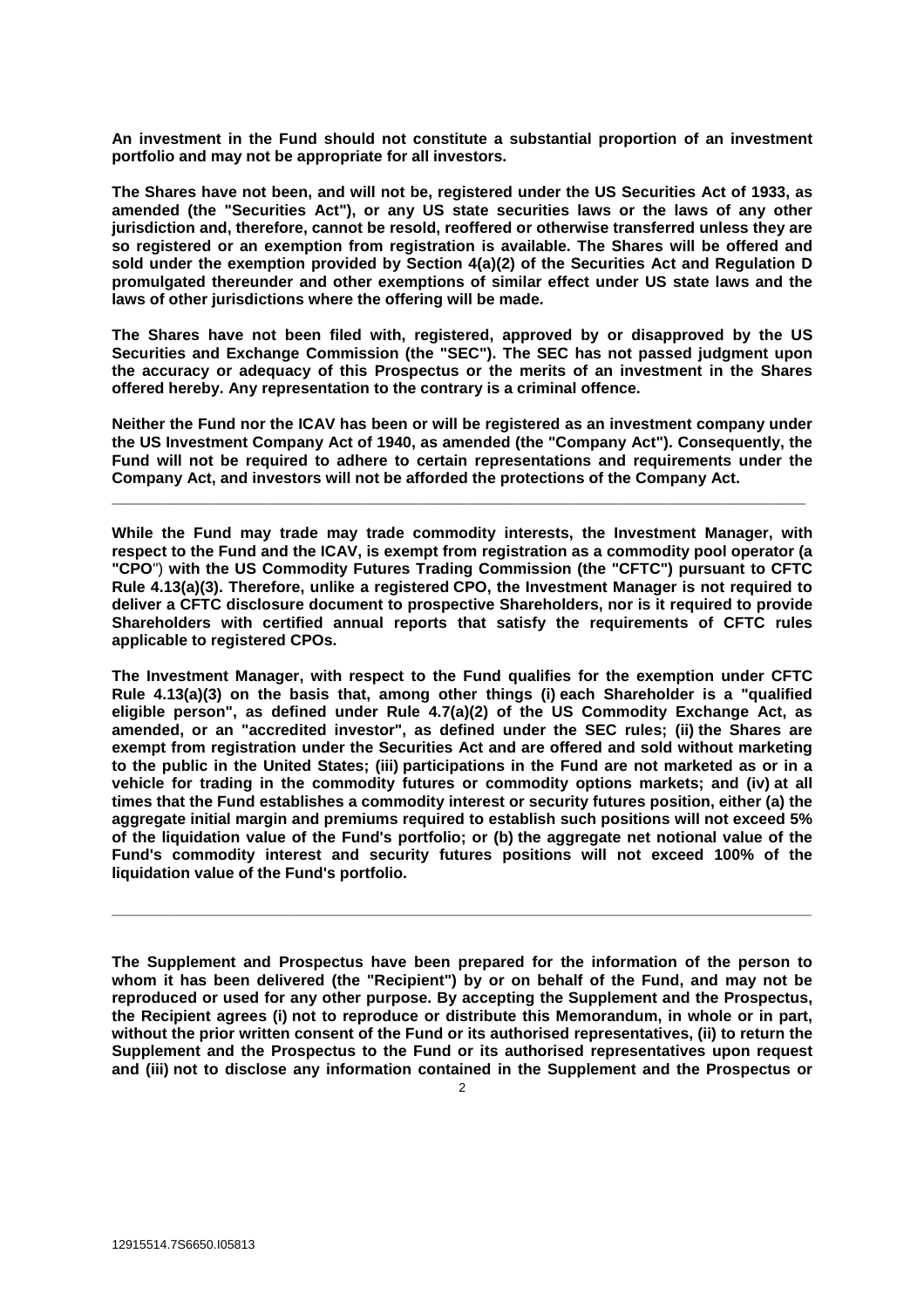**any other information relating to the Fund, including Fund performance and financial statements, to any person who is not a trustee, director, officer, employee, auditor, agent, attorney, financial adviser or other professional adviser responsible for matters relating to the Fund or who otherwise has a need to know such information in connection with such person's responsibilities with respect to the Recipient and who is under an obligation to keep such information confidential, except to the extent such information is in the public domain (other than as a result of any action or omission of the Recipient or permitted person to whom the Recipient has disclosed such information). Notwithstanding anything in this Supplement or the Prospectus to the contrary, each investor (and each employee, representative or other agent of such investor) may disclose to any and all persons, without limitation of any kind, the tax treatment and tax structure of (i) the Fund and the ICAV and (ii) any of the Fund's or the ICAV's transactions, and all materials of any kind (including opinions or other tax analyses) that are provided to such investor relating to such tax treatment and tax structure, it being understood that "tax treatment" and "tax structure" do not include the name or the identifying information of (i) the Fund or the ICAV or (ii) the parties to a transaction.**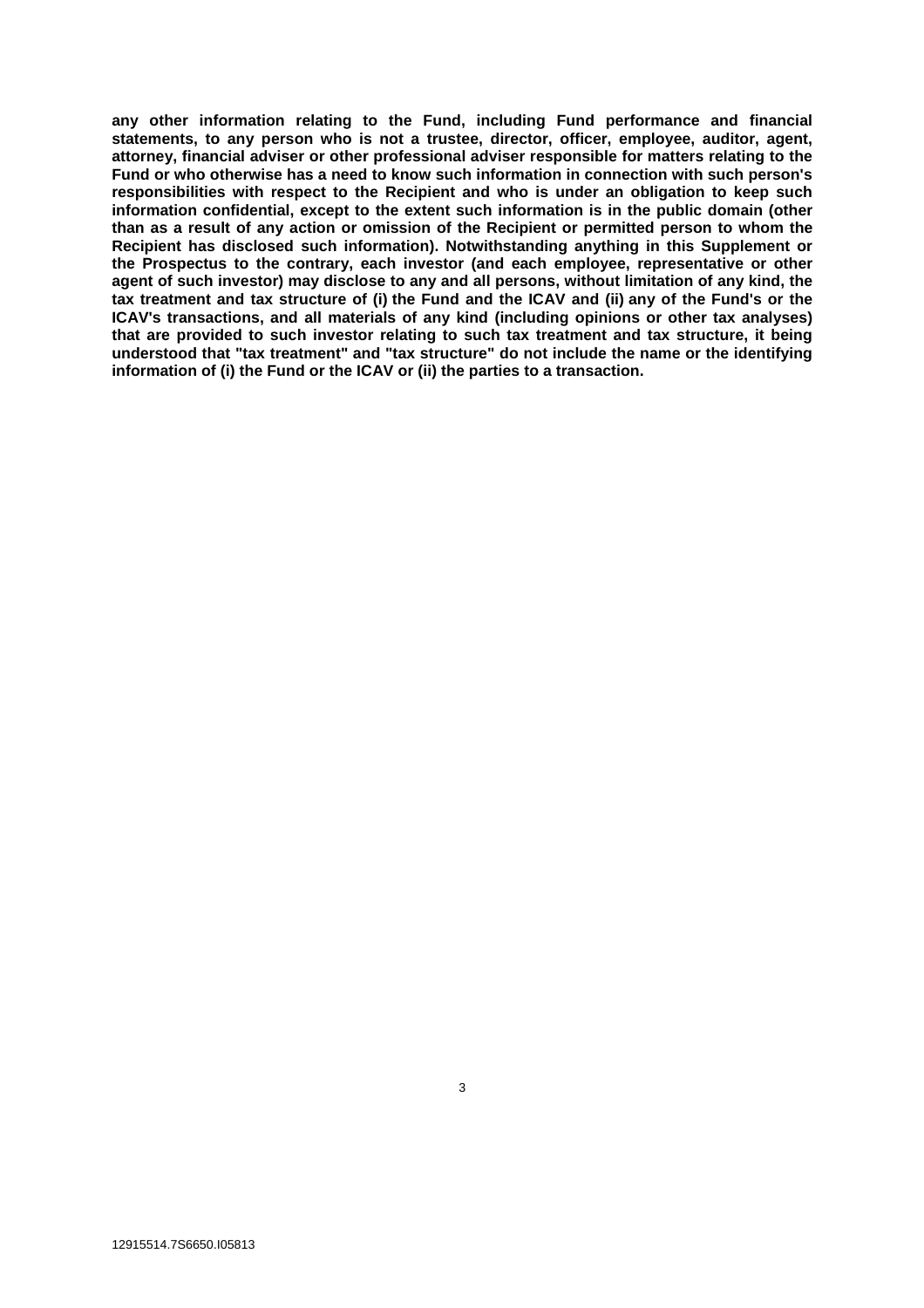# **TABLE OF CONTENTS**

**DEFINITIONS**

**INVESTMENT OBJECTIVE, POLICIES AND STRATEGIES**

**PROFILE OF A TYPICAL INVESTOR**

**INVESTMENT RESTRICTIONS**

**BORROWING**

**RISK FACTORS**

**DIVIDEND POLICY**

**INVESTMENT MANAGER**

**KEY INFORMATION FOR SUBSCRIBING AND REDEEMING**

**FEES AND EXPENSES**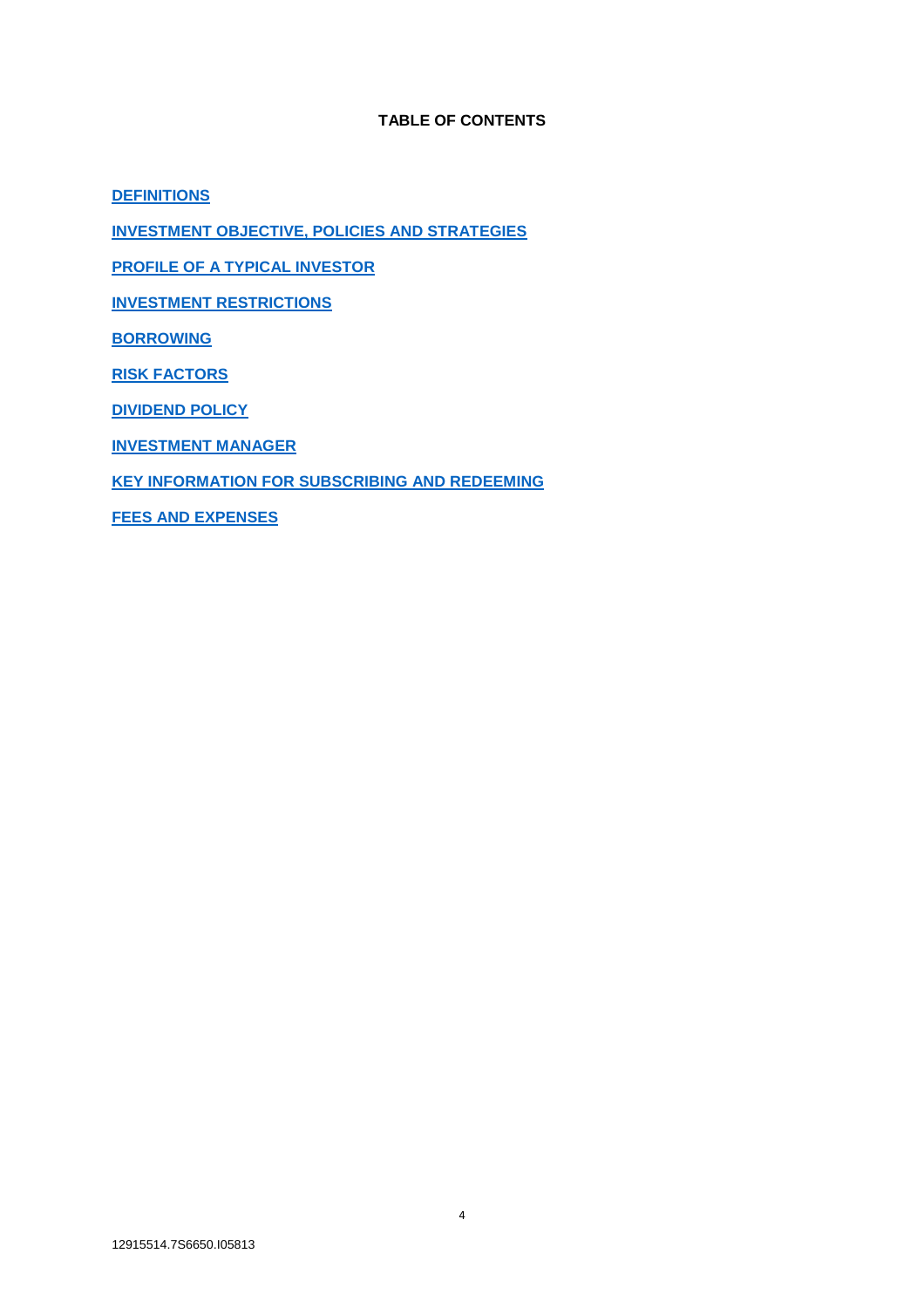# **DEFINITIONS**

The expressions below shall have the following meanings:

| "Benchmark"               | Bloomberg<br>(https://www.bloomberg.com/quote/LG22TRUU:IND);                                                                                                                                                                                                                                                                                                                                                                                                                                   | <b>Barclays</b> | Global | Aggregate | EX-JYP | Index |
|---------------------------|------------------------------------------------------------------------------------------------------------------------------------------------------------------------------------------------------------------------------------------------------------------------------------------------------------------------------------------------------------------------------------------------------------------------------------------------------------------------------------------------|-----------------|--------|-----------|--------|-------|
| "ESG"                     | Environmental, Social and Governance factors;                                                                                                                                                                                                                                                                                                                                                                                                                                                  |                 |        |           |        |       |
| "Impact Report"           | means the Investment Manager's annual Impact Report for the Fund<br>which evidences the positive environmental and social impacts of the<br>Fund's investments, which includes portfolio alignment with the UN<br>Sustainable Development Goals and an assessment of portfolio<br>greenhouse gas emissions avoided. The latest Impact Report is<br>published on https://affirmativeim.com/impact-report/;                                                                                      |                 |        |           |        |       |
| "SFDR"                    | Regulation (EU) 2019/2088 of the European Parliament and of the<br>Council of 27 November 2019 on sustainability-related disclosures in<br>the financial services sector;                                                                                                                                                                                                                                                                                                                      |                 |        |           |        |       |
| "SPECTRUM-Aligned Bond"   | means bond from a SPECTRUM-Aligned Issuer;                                                                                                                                                                                                                                                                                                                                                                                                                                                     |                 |        |           |        |       |
| "SPECTRUM Aligned Issuer" | means an issuer that delivers products or services in a range of<br>sectors where at least 50% of revenues are generated from sectors<br>aligned with the Investment Manager's taxonomy of eligible<br>environmental and social sectors, and with high levels of issuer<br>responsibility and disclosure. The issuers have a clear commitment<br>to climate mitigation and adaptation, and to sustainable economic<br>development, for example to the UN Sustainable Development<br>Goals; and |                 |        |           |        |       |
| " SPECTRUM® Process"      | means the Investment Manager's proprietary and independent<br>verification process;                                                                                                                                                                                                                                                                                                                                                                                                            |                 |        |           |        |       |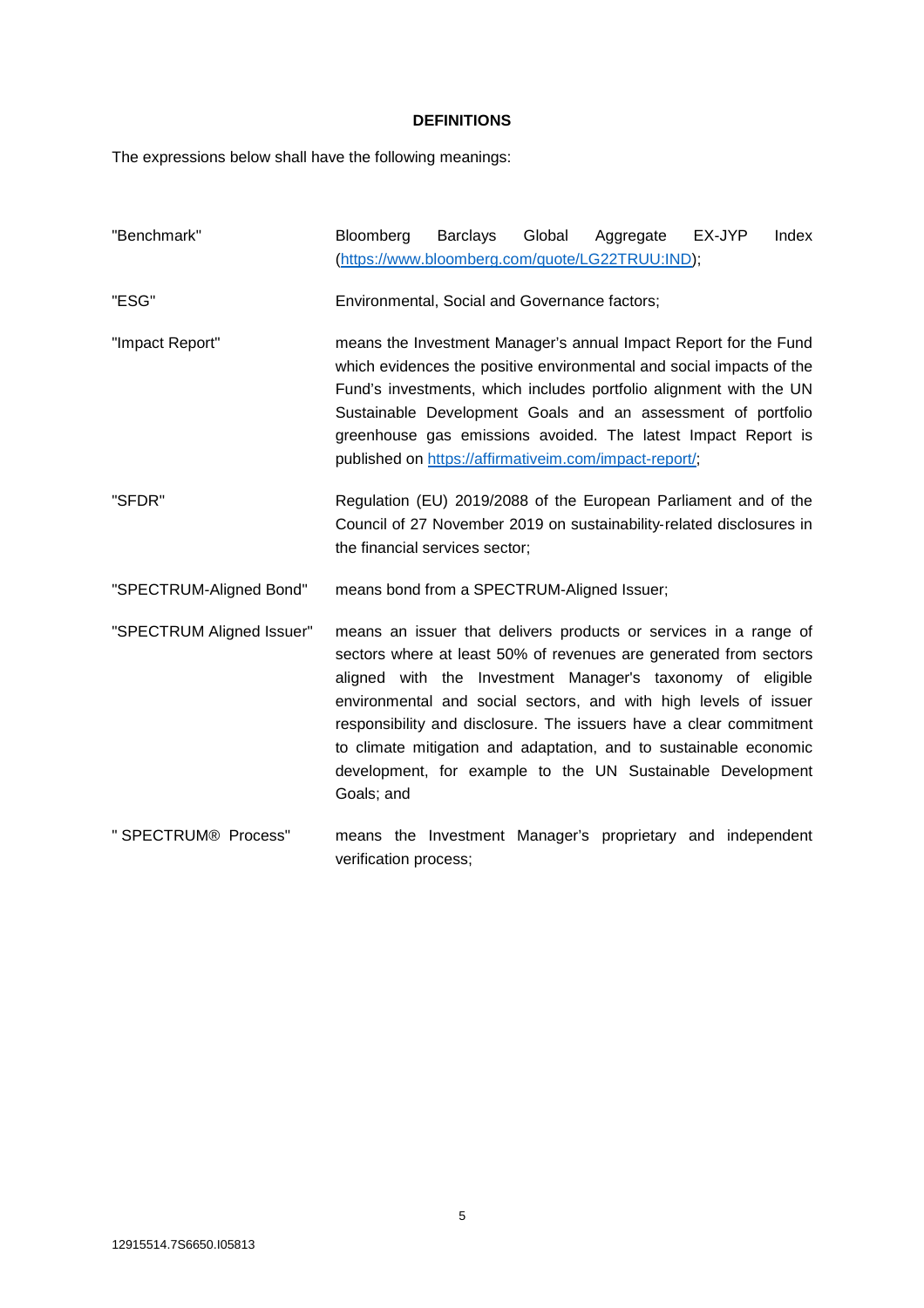# **INVESTMENT OBJECTIVE, POLICIES AND STRATEGIES**

#### **Investment Objective**

The Fund seeks to simultaneously create a positive and verifiable environmental and social impact, whilst targeting a total return in excess of the performance Benchmark after fees over rolling three year periods in support of the UN Sustainable Development Goals and the Paris Agreement adopted at the Paris Climate Conference (COP 21) ( the "Paris Agreement").

There is no guarantee or assurance that the investment objective of the Fund will be achieved.

Information on how the Fund hopes to obtain its objective of generating a positive environmental and/or social impact are described in further detail below under "Investment Process".

#### **Investment Policy**

The Fund will invest in bonds, other fixed or floating rate debt securities and short term debt securities. The Fund will primarily invest in a broad range of fixed income impact bonds (bonds which are ring fenced to specific projects that have a positive impact on the UN Sustainable Development Goals which will include corporate bonds, sovereign bonds, governmental agency bonds, supranational bonds, from both developed (excluding Japan) and emerging market countries (including Russia)). Emerging markets are markets that are typically those of poorer or less developed countries and other countries which typically exhibit lower levels of economic and/or capital market development, and higher levels of price and currency volatility. The Fund may invest up to 20% of its Net Asset Value in emerging market bonds including Russian bonds.

The Fund's investment portfolio may include investment of up to 20% of the Net Asset Value in cash and cash equivalents (including short term money market funds and money market instruments such as certificates of deposit, commercial paper, floating rate notes and fixed or variable rate commercial paper listed or traded on exchanges and in cash deposits denominated in such currency or currencies as the Investment Manager may determine). Investment in cash and cash equivalents is expected to be on a temporary basis only.

The Fund will primarily invest in investment grade securities, i.e. debt securities with an investment rating level of BBB- or better from Standard & Poor's Corporation or Baa3 or better from Moody's Corporation ("Investment Grade"). The Fund will not invest more than 10% of the Net Asset Value in securities which are below Investment Grade at the time of purchase. These guidelines apply at the time of investment.

The Fund may also invest in financial derivatives foreign exchange forwards, as described in the "Financial Derivative Instruments" section below.

The Fund shall at all times have the flexibility to deviate from its normal exposures outlined above. It is anticipated that any such deviations from its normal exposures shall be for short periods only.

The Fund is actively managed in reference to the "Benchmark" as its performance is compared to the Benchmark in marketing materials and the Fund's performance is measured against the Benchmark for performance comparison purposes only. Investments in the portfolio are not specifically selected from the constituents of the Benchmark, hence the Fund's investment policy is in no way constrained and the degree of deviation from the Benchmark may be significant.

#### **Investment Process**

The Fund will seek to invest in securities identified by the Investment Manager as generating a positive environmental and/or social impact. The Investment Manager fully integrates sustainability, financial and economic analysis into its investment process as described in further detail below.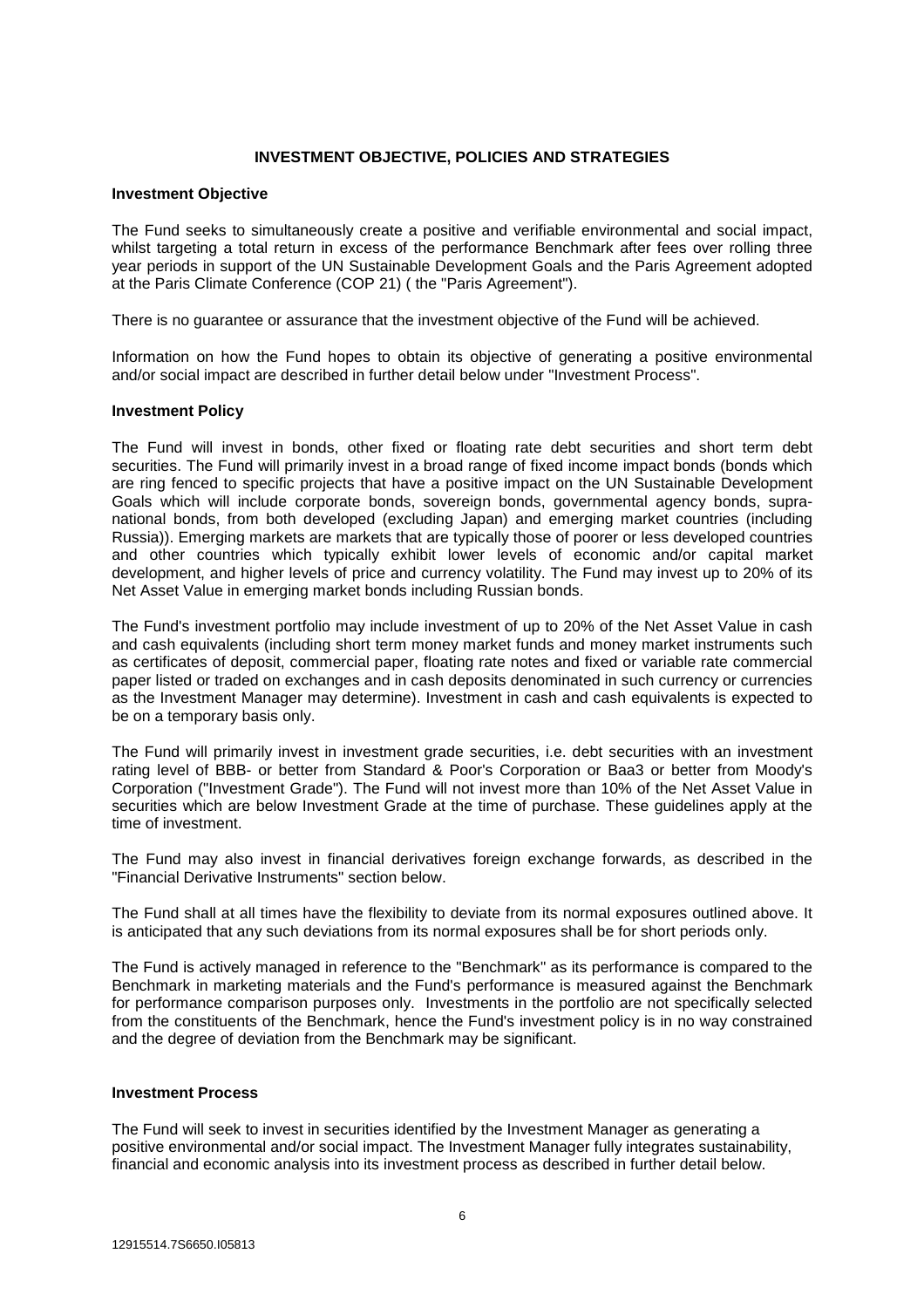In selecting all investments detailed in the Investment Policy above, the Investment Manager uses its own proprietary SPECTRUM analysis, which provides a framework for considering ESG factors.

The SPECTRUM analysis considers the following factors:

- Sustainable –The investment must be aligned with the Funds purpose to support the UN Sustainable Development Goals and the Paris Agreement;
- Positive externalities There must be positive environmental and/or social externalities associated with the issuance such as carbon abatement, clean water, employment for women in developing countries or vaccinations in developing countries;
- Ethics & issuer conduct Issuers must have appropriate governance, policies and operational conduct;
- Credit Issuers must have a strong financial structure;
- Transparent Issuers must have clear and transparent reporting and disclosure;
- Responsible issuer Issuers must have strong integrity and environmental and social standards, as well as a clear commitment to a sustainable model;
- Use of proceeds –There must be the ability to determine that the consideration paid by the Fund to the Issuers in exchange for the Funds' investments will be allocated by the Issuers to funded activities which will generate measurable positive externalities; and
- Material & measurable Issuers must have reporting on material and measurable environmental and social impact.

Each investment will be assessed to ensure it meets the above criteria and falls within the SPECTRUM Universe and this analysis is confirmed by the Investment Manager's verification committee. The Investment Manager will then select investments from within the SPECTRUM Universe considering market analysis, risk assessment, the Funds objectives and risk tolerance and the portfolio construction. The investment approach to select securities is mainly based on positive selection (the Investment Manger positively selects issuers and issues that pass the internal detailed SPECTRUM verification process rather than excluding issuers and issues) and a fundamental analysis of macroeconomic environments (including trends in gross domestic product (GDP), inflation, employment, spending, geo-political events and trends, and monetary and fiscal policy), independently of their SPECTRUM rating. The Investment Manager only invests in investments that deliver mainstream returns along with having a positive impact on UN Sustainable Development Goals and/or the Paris Agreement.

# **Sustainable Financing**

The Supplement has been drafted with the intention of complying with the disclosure requirements of Article 9 of the SFDR, however, noting the relevant regulatory technical standards are not yet available.

# **What is the sustainable investment objective of the Fund?**

Further to the investment objective set out above, the Fund is a dedicated impact fixed income fund and has sustainable investment as its core objective. The Fund seeks to provide mainstream, riskadjusted returns alongside environmental and/or social impact.

Securities are only included in the Fund if they have a positive environmental and/or social impact that contributes either to meeting any of the UN Sustainable Development Goals and/or the aims of the Paris Agreement. The UN Sustainable Development Goals are a collection of 17 interlinked global goals designed to achieve a better and more sustainable future for all. The 17 goals are: (1) No Poverty, (2) Zero Hunger, (3) Good Health and Well-being, (4) Quality Education, (5) Gender Equality, (6) Clean Water and Sanitation, (7) Affordable and Clean Energy, (8) Decent Work and Economic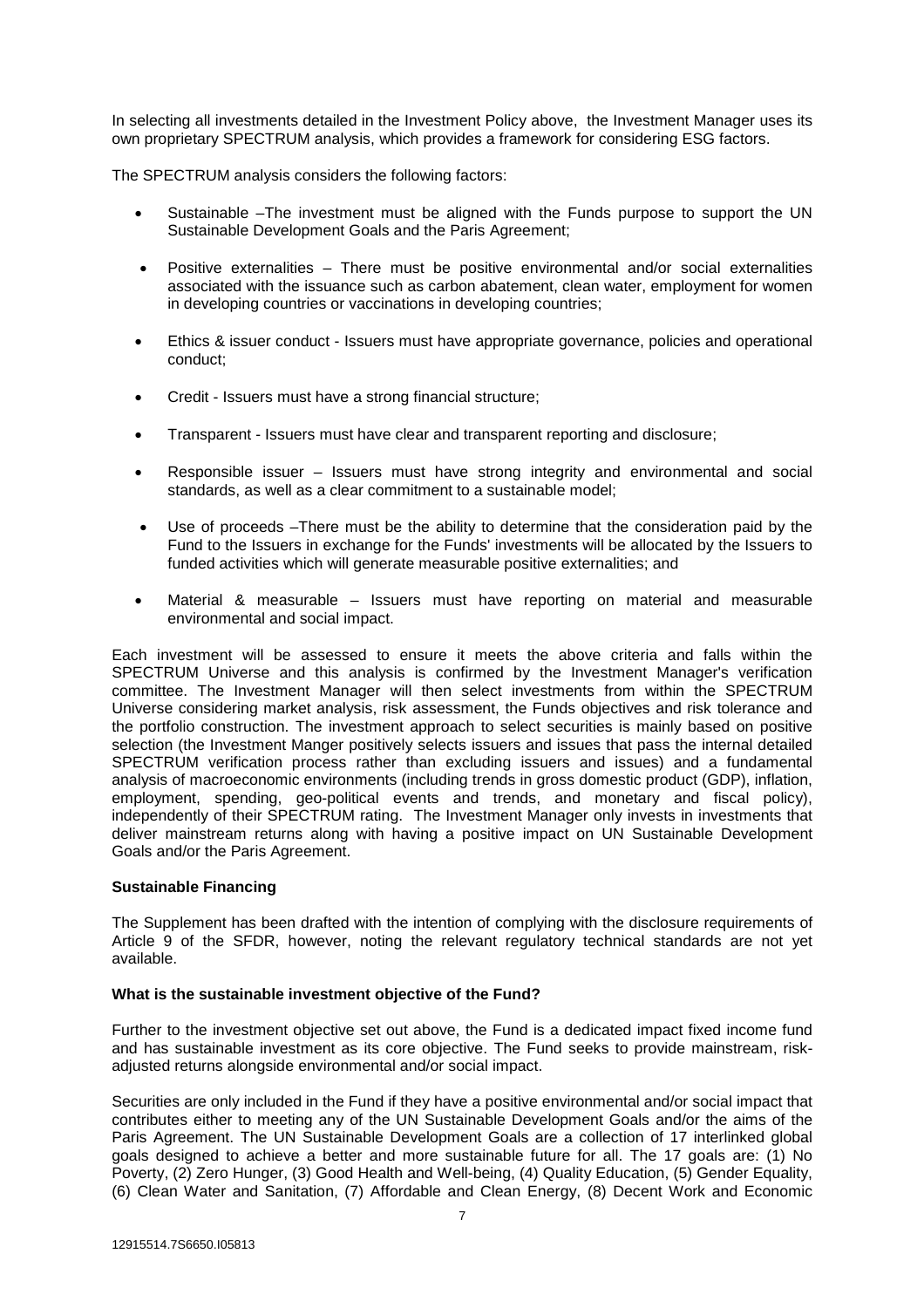Growth, (9) Industry, Innovation and Infrastructure, (10) Reducing Inequality, (11) Sustainable Cities and Communities, (12) Responsible Consumption and Production, (13) Climate Action, (14) Life Below Water, (15) Life On Land, (16) Peace, Justice, and Strong Institutions, and (17) Partnerships for the goals. Each goal has a specific target to be achieved between 2020 and 2030. The Paris Agreement's goal is to avoid dangerous climate change by limiting global warming to well below 2°C and pursuing efforts to limit it to 1.5°C. It also aims to strengthen countries' ability to deal with the impacts of climate change and support them in their efforts.

The issuer of investments must also pass the verification process from an environmental, social and governance perspective.

Securities selected for inclusion in the Fund's investable universe are verified through the Investment Manager's proprietary and independent verification process, the SPECTRUM® process. Further details of the process can be found on the Investment Manager's website: details of the process can be found on the Investment Manager's website: https://affirmativeim.com/process/.

A diversified investment grade fixed income portfolio is constructed to deliver a positive environmental and social impact with mainstream fixed income returns. The Investment Manager reports on key environmental and social metrics within its annual Impact Report, which may vary year on year depending on investments made by the Fund.

Examples of environmental metrics include: tonnes of green gas emissions (GHG) avoided per year, weighted average carbon intensity (WACI), megawatts of clean energy capacity installed, m3 of water treated, daily passenger capacity for low carbon transport and m3 of green buildings by floor area.

Examples of social metrics include: number of jobs retained/created, number of students with access to green education facilities, number of children immunised, number of microfinance and SME loans.

# **What investment strategy does the Fund follow to meet its sustainable investment objective?**

The Fund invests only in securities which are verified as having a positive environmental and/or social impact and which contribute to achieving the UN Sustainable Development Goals and/or the Paris Agreement. The Investment Managers verification team, which comprises the credit and sustainability teams, analyses each security and issuer according to the SPECTRUM® process. The output of this analysis is the investable universe from which the Investment Manager's portfolio management team manages the Fund. The impact of the Fund is measured on an annual basis in the annual Impact Report.

# **What are the binding elements for the investment selection?**

Further to the above, the Fund's investments are limited to issuers and securities which have passed SPECTRUM® verification process and are therefore deemed to deliver a positive environmental and/or social impact.

The exclusion of certain issuers is another binding element. Issuers that do not meet the SPECTRUM criteria are excluded from the investable universe. The SPECTRUM verification process seeks to avoid issuers that are involved in manufacturing tobacco products, the manufacture or sale of weapons and/or ammunition, gambling operations and/or coal mining or production, or are poor ESG performers, as set out in the Investment Manager's exclusionary criteria. Such issuers are examined on a case-by-cases basis under the SPECTRUM® process. The Investment Manager's exclusionary criteria apply to the Fund, details of which can be found here: https://affirmativeim.com/policies/.

# **How is the strategy implemented in the investment process on a continuous basis?**

The SPECTRUM® verification process is the first stage of the Investment Manager's investment process. The output of the verification process is a universe of eligible securities. If a security is held, it will be reviewed on at least an annual basis during the Investment Manager's annual impact reporting cycle.

During the impact reporting process, the issuer's impact reporting is reviewed. The Investment Manager will engage with the issuer if the impact reporting is not deemed sufficient.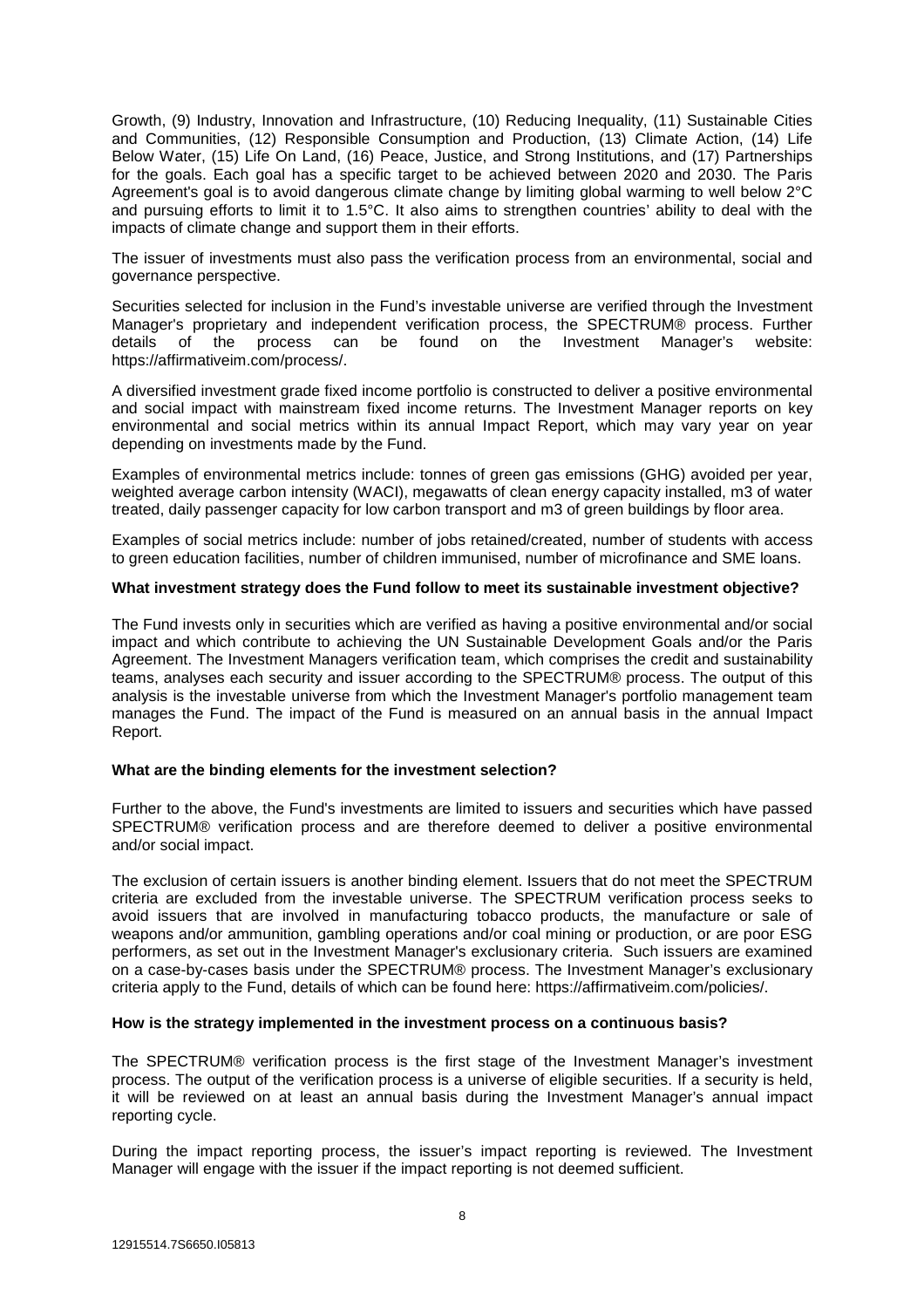Credit and sustainability analysts also engage with issuers prior to issuance and on an ad hoc basis. Investments are reassessed for inclusion in the investable universe whenever necessary. If a security fails to deliver positive impact or the issuer fails to continue to meet the Investment Manager's strict ESG criteria or reporting standards, the security will be 'downgraded' and the portfolio managers must sell the security within 30 days subject to the best interest of shareholders.

Given the impact bond market is evolving, the SPECTRUM® verification methodology is reviewed annually and updated where necessary.

#### **Is there a measurable objective?**

The Investment Manager adopts a 'best-in class' approach by screening the investment universe using the SPECTRUM® verification process. The Fund is based on positive selection. It only invests in securities that deliver mainstream returns alongside positive impact. The majority of conventional bonds on issue globally will be excluded as they do not deliver positive environmental or social impact.

The number of securities excluded varies depending on the level and quality of issuances. Historically approximately 15-25% of the securities we have reviewed from both labelled and unlabelled bond market have been excluded from our investable universe.

#### **What is the policy to assess good governance practices of the investee companies?**

Governance is about a company's leadership, remuneration of staff (incl. executives}, audits, internal controls, shareholder rights, tax compliance and its relations to other stakeholders.

The governance practices of issuers are assessed within the SPECTRUM® process. Both the sustainability and credit teams consider an issuer's governance in their assessments. Governance is specifically taken into account under the 'ethics & issuer conduct' (credit assessment) and 'responsible issuer' (sustainability assessment) pillars. In this assessment the sustainability and credit teams undertake their own research alongside the research of some external ESG providers.

# **What are the likely impacts of sustainability risks on the returns of the Fund?**

The Investment Manager anticipates a positive impact on the returns of the Fund. The Investment Manager believes that the environmental, social and governance practices of a company or issuer are inherently linked to its long-term success and that those companies or issuers with ESG business practices and operations are more likely to succeed and long term be more credit worthy. Please see further information the potential impact of sustainability risks under the heading "Risks Associated with Sustainable Investment" and "Risks Associated with the SPECTRUM® process".

#### **What is the minimum asset allocation planned for the Fund?**

The asset allocation for the Fund is based on positive selection and assets can only be allocated to investments within the SPECTRUM universe. The Fund invests solely in labelled and unlabelled green, social or sustainability bonds, alongside SPECTRUM Aligned Bonds and thus all investments in the Fund are sustainable, except cash.

The mixture of green, social, sustainability and SPECTRUM Aligned Bonds will change through time. The proposed initial investment mix is shown in the chart below.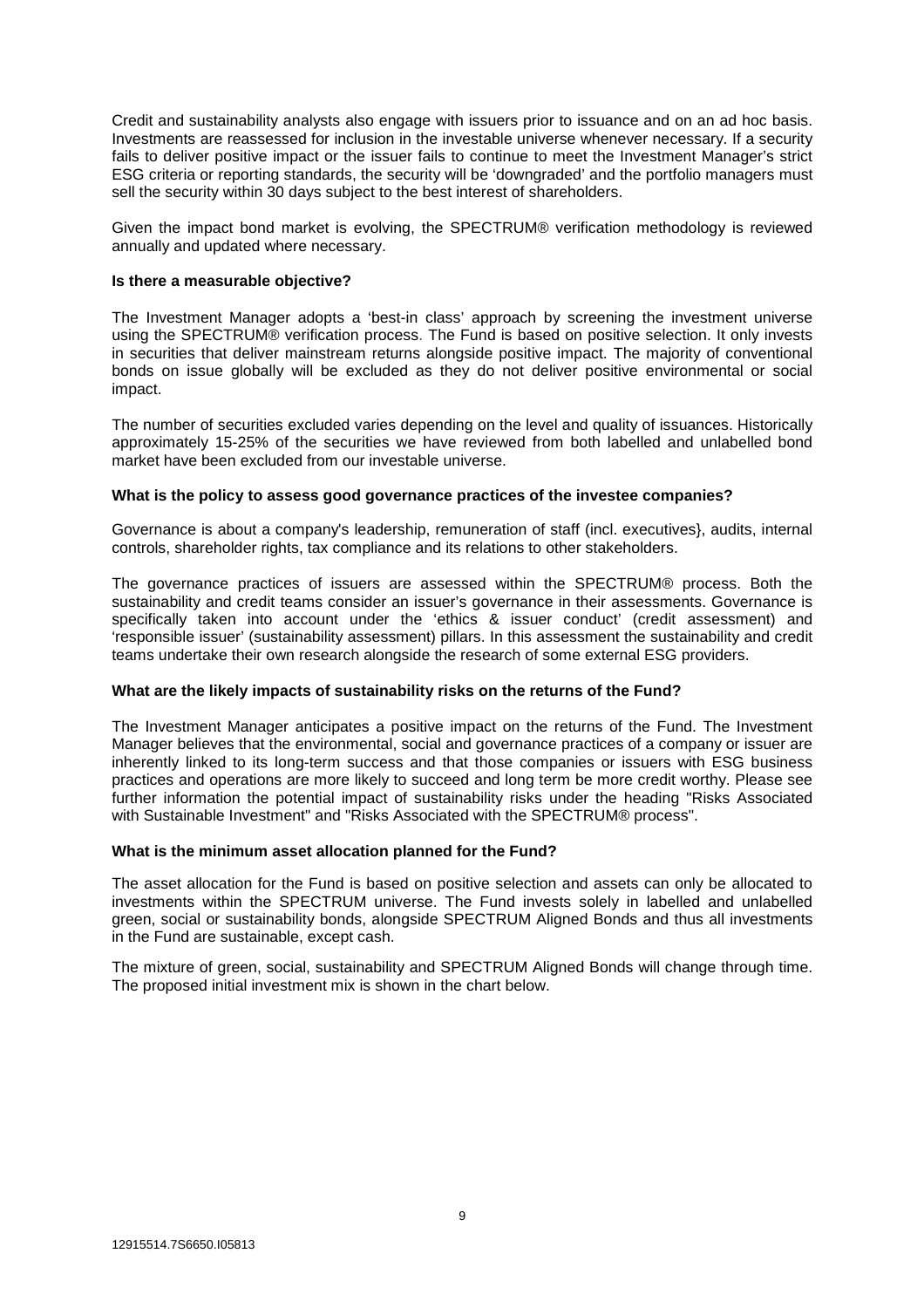



\* *Subcategory #1A covers investments that are qualified as sustainable. A sustainable investment means an investment in an economic activity that contributes to an environmental objective, measured for example by key resource efficiency indicators such as CO2 emissions, or the use of water, or an investment that contributes to a social objective, such as tackling inequality or that fosters social cohesion. The sub-category* **#1B Other E/S characteristics** *covers investments aligned with the environmental or social characteristics that do not meet the criteria of 'sustainable investment' and #2Remainder includes investments nor are qualified as sustainable.*

# **Information on the Environmental Objectives to which the investment underlying the Fund contributes**

For the purposes of Article 9 of SFDR as amended by the Taxonomy Regulation, the investments underlying the Fund contribute to the environmental objectives of climate change mitigation and climate change adaptation. Investors should also note that the investments underlying the Fund also contribute to social objectives as further described above.

# **How and to what extent the investments underlying the Fund are economic activities that qualify as environmentally sustainable**

The Fund seeks to make sustainable investments including investments in economic activities that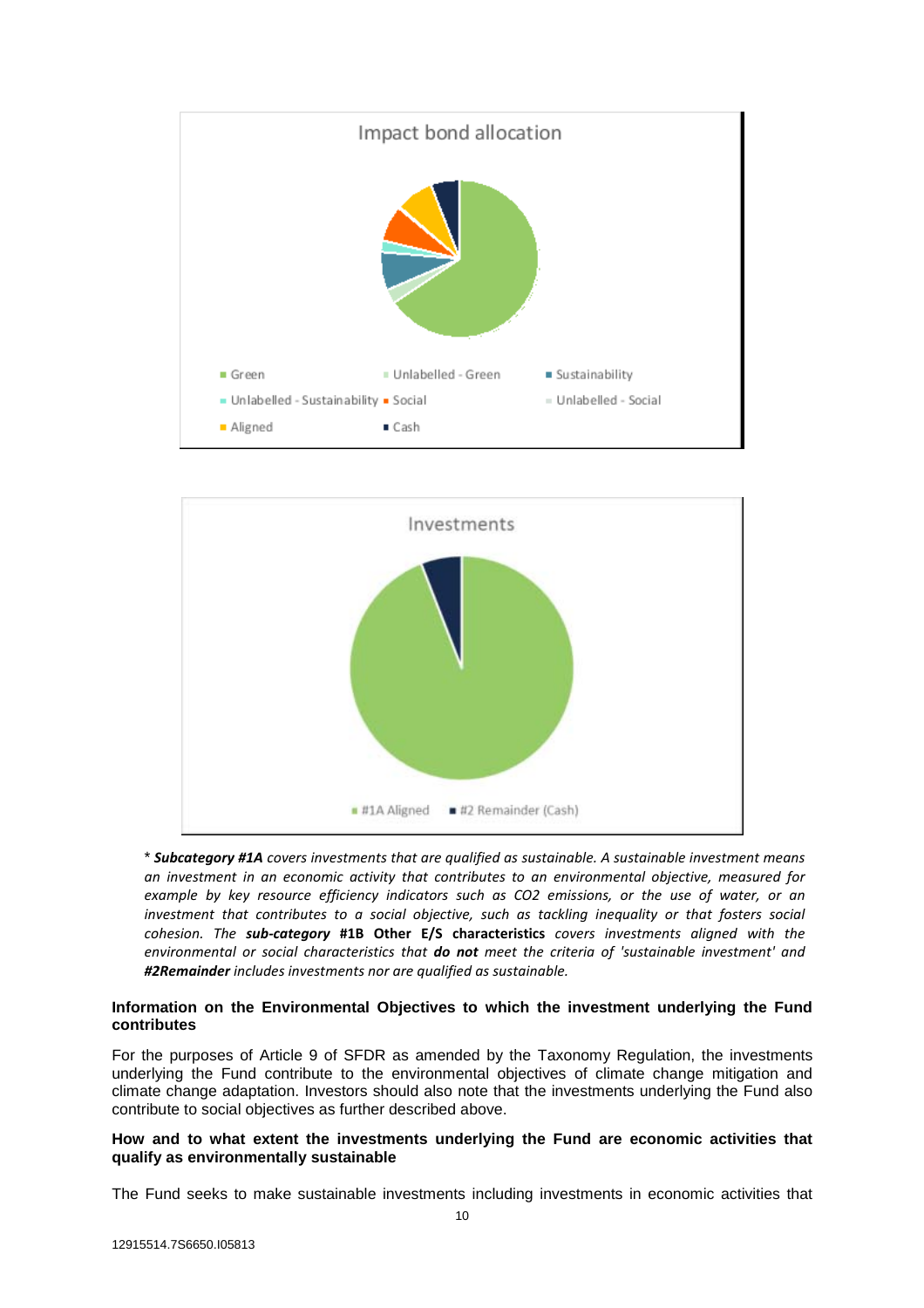qualify as environmentally sustainable under Article 3 of the Taxonomy Regulation. However, as of the date of this Supplement, the Fund is not in a position to comply with the technical screening criteria and any legislative and regulatory requirements that have been established by the European Commission ("**TSC**") for the reasons outlined below.

#### **The proportion of investments in environmentally sustainable economic activities selected for the Fund, including details on the respective proportions of enabling and transitional activities, as a percentage of all investments selected for the Fund.**

As of the date hereof the Investment Manager has determined that the Fund is not in a position to provide a reliable and verifiable alignment for the following reasons:

- (i) In addition to investments in economic activities that qualify as environmentally sustainable under Article 3 of the Taxonomy Regulation the Fund also invests in environmentally sustainable investments in sectors which are not covered by the TSC;
- (ii) In addition to investments in economic activities that qualify as environmentally sustainable under Article 3 of the Taxonomy Regulation the Fund invests in sustainable investments with a social objectives, which do not fall within the ambit of the Taxonomy Regulation or the related TSC.
- (iii) The TSC require the availability of multiple, specific data points regarding each investment. As at the date hereof, there is insufficient reliable, timely and verifiable data available to the Investment Manager to be able to assess investments using the TSC.

In light of the above, it has been determined to include a 0% taxonomy aligned disclosure, in line with the current approach proposed by the European Commission in respect of the Taxonomy Regulation disclosure requirements where a reliable and verifiable alignment is not currently possible and until such stage as formal guidelines are issued to the industry in respect of such disclosures. In this regard, as of date hereof, the proportion of investments in environmentally sustainable economic activities is currently 0% which comprises of 0% in transitional and 0% in enabling activities.

The Manager, in consultation with the Investment Manager, is keeping this determination under review and once sufficient reliable, timely and verifiable data on the Fund's investments becomes available and/or formal guidelines are issued, the Manager, in consultation with the Investment Manager, will consider whether to update the descriptions referred to above taking into account any such developments.

# **In which economic sectors are the investments made?**

The Fund is mostly exposed to the financial and government-related fixed income sectors. The sectoral mix is expected to change over time.

The proposed initial sectoral exposure for the Fund is shown in the chart below. All investments are in category #1A, except for cash.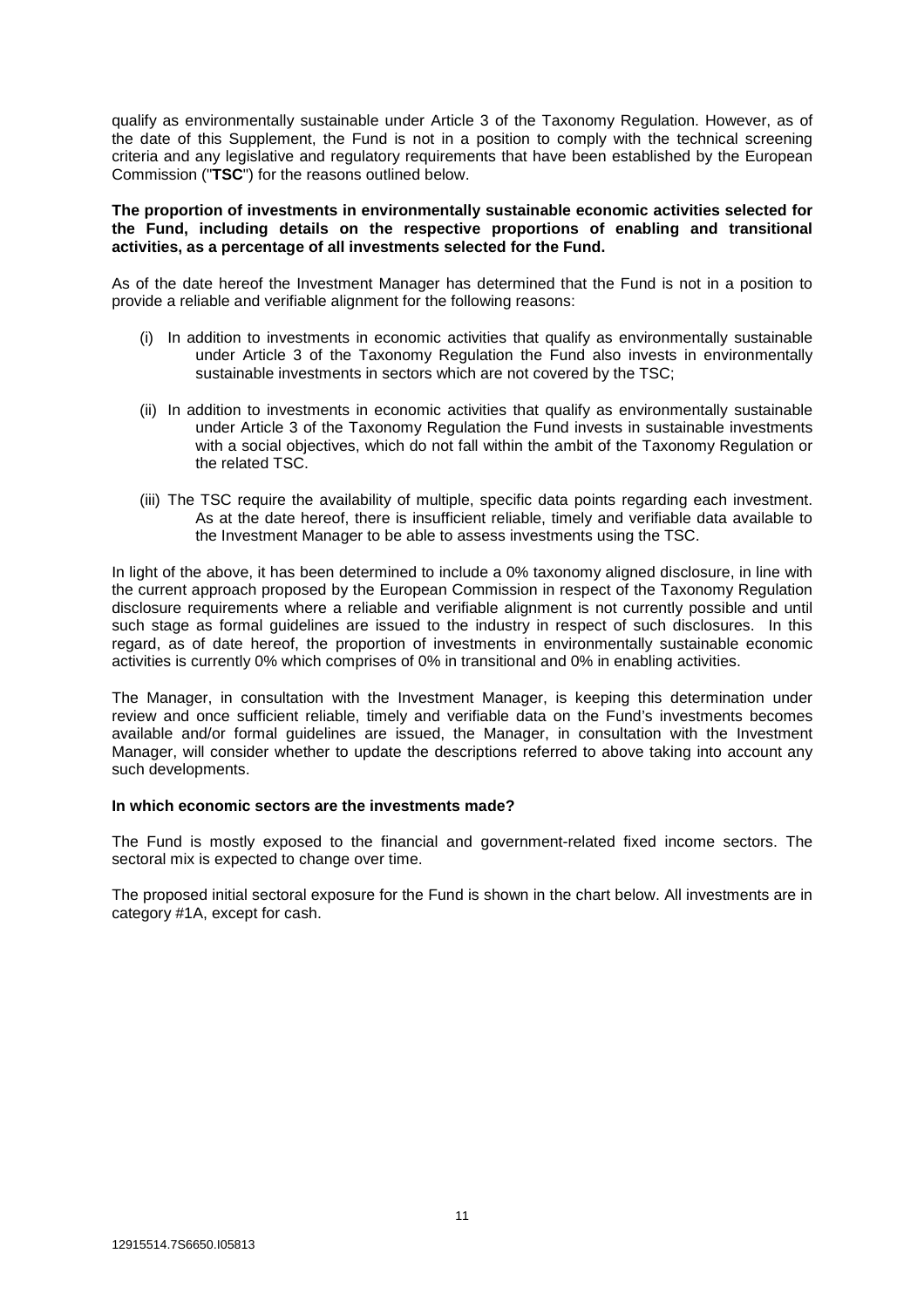

# **Does the Fund make use of derivatives?**

Yes. The Fund uses derivatives for hedging and effective portfolio management purposes as further detailed below under the heading "Financial Derivative Instruments".

# **What investments are included under "#2 Remainder"?**

The Fund may also use cash for risk management or liquidity purposes, which is not subject to the SPECTRUM® process.

#### **How will sustainable investments contribute to a sustainable objective and not significantly harm any other sustainable investment objectives?**

The Fund solely invests in bonds that generate positive environmental and/or social impact. The potential for this impact is assessed through the SPECTRUM® process and a full analysis is conducted for each unlabelled issuer or labelled bond framework. This allows the Investment Manager to research on a case-by-case basis the expected impact. To understand this, both the intended positive impact and any externalities, positive or negative, are considered.

The Investment Manager has its own internal taxonomy of environmental and social projects. An assessment of each investments alignment with the Investment Manager's taxonomy is done at two stages. The first stage is during the SPECTRUM® process, part of the SPECTRUM® process includes ensuring that the Issuer will use the proceeds of the Funds' investment to generate measurable positive externalities. The acceptable positive externalities included in the SPECTRUM® process align with the Investment Manager's own internal taxonomy of environmental and social projects. The second stage is at impact reporting. Investments held are reviewed annually during the Investment Manager's annual impact reporting cycle. During the impact reporting process, the issuer's impact reporting is reviewed and the Investment Manager will ensure that the investments continue to generate acceptable positive externalities in line with the SPECTRUM® process and therefore the Investment Manager's own internal taxonomy.

The eligible environmental sectors include energy, infrastructure, water resource management, resource efficiency, land management, marine environment and fisheries. The eligible social sectors include education, training and employment, global health, empowerment of women and vulnerable groups, financial inclusion and sustainable enterprises, food security and social housing. The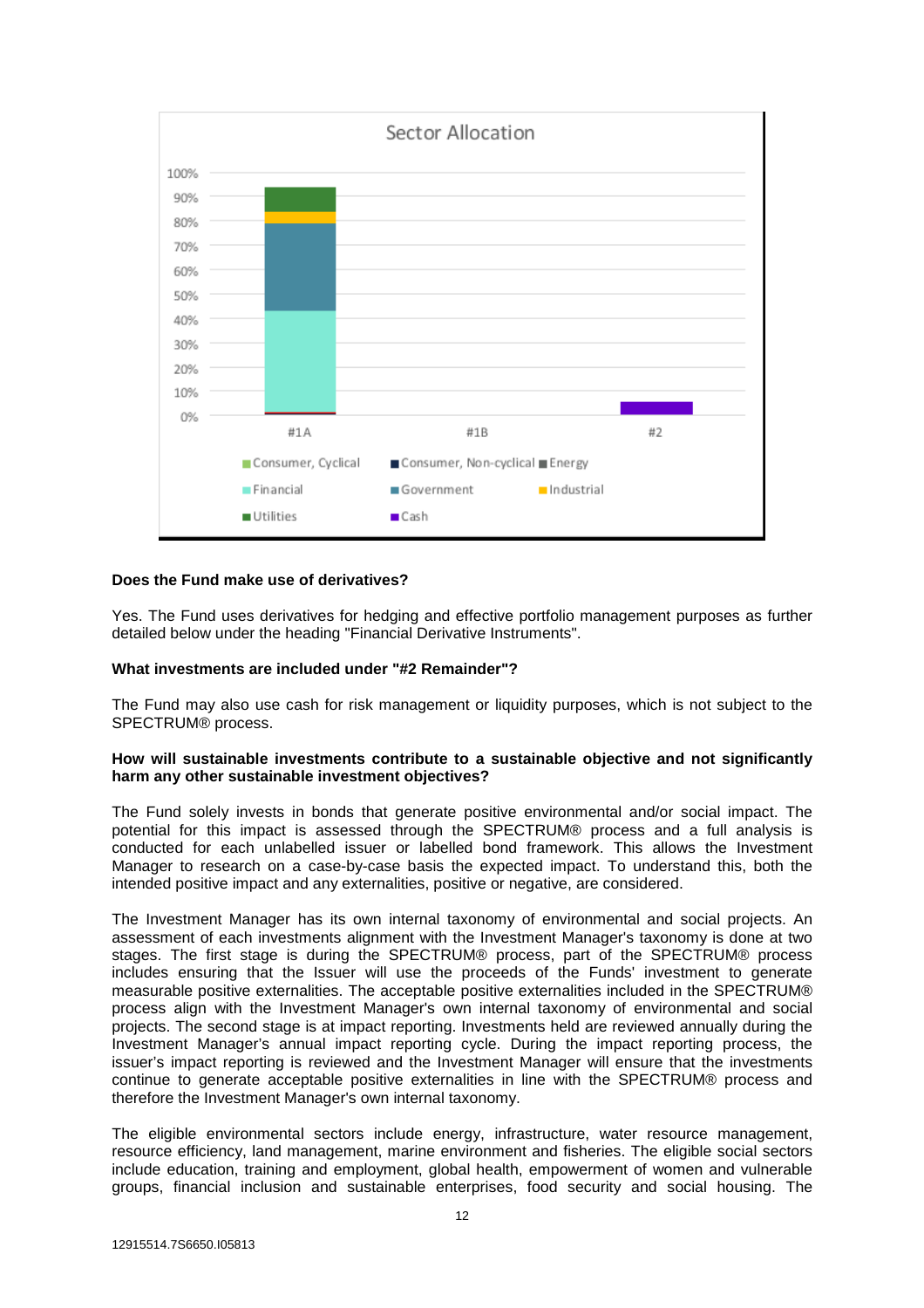Investment Manager taxonomy is informed by other external efforts to define environmental and social investing, such as the EU Sustainable Finance Taxonomy, Climate Bonds Initiative's Taxonomy and the International Capital Market Association's (ICMA) guidance on green and social bonds. The Investment Manager reviews whether changes are needed regularly, based on the latest market and scientific developments.

The issues and issuers within the SPECTRUM® investment universe are reviewed on an ongoing basis and Investment Manager reports on the Fund's impact in the annual Impact Report.

# **How are principal adverse impacts on sustainability factors taken into account?**

Principal adverse impacts on sustainability factors are taken into account within the Investment Manager verification process SPECTRUM®. These are considered at two levels: (1) adverse impacts that are associated with the use of proceeds of the bond and (2) adverse impacts associated with the issuer of the bond, but not necessarily coming from the stated use of proceeds. The 'responsible issuer' criteria within the SPECTRUM® analysis focuses on the issuer itself and whether it meets Investment Manager's standards from an ESG perspective. This includes environmental, social and employee matters, respect for human rights, anticorruption and antibribery.

#### **How are investments excluded that significantly harm sustainable investment objectives?**

If an investment is associated with significant environmental or social harm it would fail to meet the SPECTRUM® criteria and would be excluded from the SPECTRUM Bond® universe. As a result, the issuance will not be eligible for purchase in the Fund. The SPECTRUM® process requires the analyst to consider whether there are direct or indirect environmental or social negative impacts resulting from the stated use of proceeds or the issuer.

The Fund also adheres to the Investment Manager's exclusionary criteria.

#### **What sustainability indicators are used to measure the attainment of the sustainable objective of the Fund?**

The environmental and social characteristics of the Fund are assessed during two stages: at the initial verification of the bond issue and issuer, when the Investment Manager verification team first completes the SPECTRUM® analysis, and during annual impact reporting. Both the bond issue, in terms of use of proceeds, and the issuer of the bond, from an ESG perspective, are independently assessed.

The SPECTRUM® verification process encompasses both sustainability and credit reviews. Through this process the SPECTRUM Bond® and SPECTRUM® aligned universe of eligible bonds is built through positive selection across the criteria listed below. Further information on the SPECTRUM® process can be found here: https://affirmativeim.com/process/.

Sustainability indicators are also included in the annual Impact report. Examples include the potential avoided emissions calculated through the Carbon Yield methodology and the Task Force on Climate-Related Financial Disclosures (TCFD) recommended metric Weighted Average Carbon Intensity (WACI). The annual Impact Report for the Fund is available here https://affirmativeim.com/impactreport/.

# **Can** I **find on-line more product-specific information?**

You can find more information regarding the Investment Manager's investment process at: https://affirmativeim.com/process/

# **Is a specific index designated as a reference benchmark to determine whether the Fund is sustainable?**

No, the Fund assesses the sustainability aspects of the portfolio on an absolute basis. An example is the number of tonnes of CO2 expected to be mitigated by the projects funded by the securities the Fund owns. This assessment is a true 'net' expected CO2 saving, as it analyses the carbon expended in the construction of the project as well as the expected carbon saving over the life of the project. The Fund's Weighted Average Carbon Intensity (WACI) and the WACI of the Benchmark will be compared in the annual Impact Report. The Fund uses the Benchmark as its reference benchmark for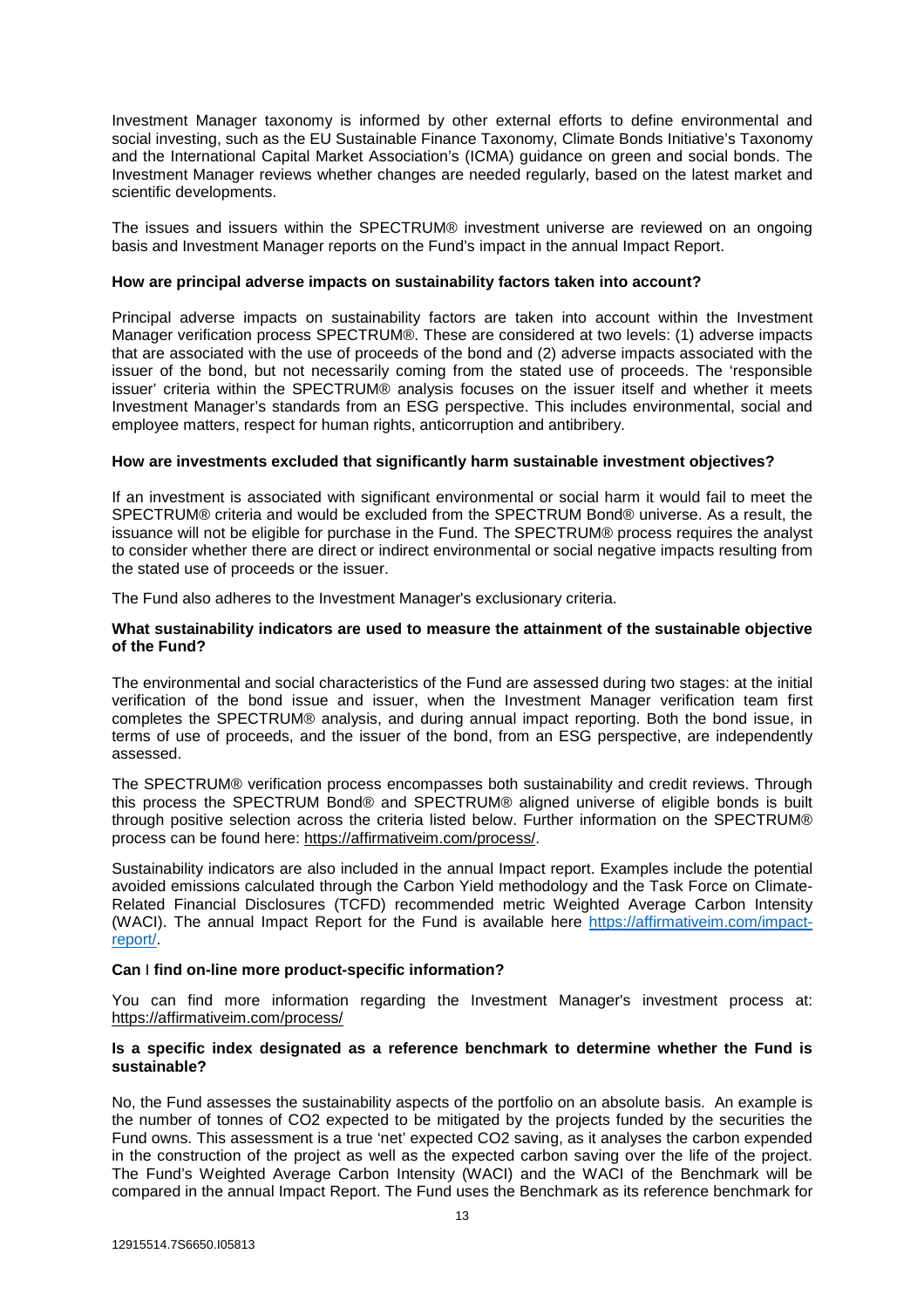the purposes of comparing the Fund's carbon footprint.

The Benchmark is not aligned with the sustainable investment objective pursued by the Fund. The Fund is actively managed in reference to the Benchmark as its performance is compared to the Benchmark in marketing materials and the Fund's performance is measured against the Benchmark for performance comparison purposes only. The Fund is measured against a mainstream benchmark as the Fund seeks to deliver mainstream returns.

 It is not aligned with the sustainable investment objective pursued by the Fund. The fund is measured against a mainstream benchmark as the Fund seeks to deliver mainstream returns.

#### **Financial Derivative Instruments**

The Fund may utilise foreign exchange forwards for portfolio management purposes and also for currency hedging purposes at share class level. Details of the hedged share classes are set out in the section entitled "Key Information for Subscribing and Redeeming" below.

The Fund's use of the FDI listed is provided for in the Fund's Risk Management Process. The Investment Manager employs a Risk Management Process in respect of the Fund which enables it to accurately measure, monitor and manage the various risks associated with these FDIs.

The Fund is a long only fund and does not have any short positions.

# **Share Class Hedging**

A Class designated in a currency other than the Base Currency may be hedged against exchange rate fluctuation risks between the designated currency of the Class and the currency weightings in the Fund. Any financial instruments used to implement such strategies with respect to one or more Classes shall be assets/liabilities of the Fund as a whole but will be attributable to the relevant Class(es) and the gains/losses on, and the costs of, the relevant financial instruments will accrue solely to the relevant Class. However, investors should note that there is no segregation of liability between Share Classes. Shareholders are therefore exposed to a risk that hedging transactions undertaken in one class may impact negatively on the Net Asset Value of another Class.

Any currency exposure of a Class may not be combined with or offset against that of any other Class of the Fund. The currency exposure of the assets attributable to a Class must be allocated to the Class being hedged and may not be allocated to other Classes. Where the Investment Manager seeks to hedge against currency fluctuations, while not intended, this could result in over-hedged or under-hedged positions due to external factors outside the control of the Fund. Over-hedged positions will not exceed 105% of the Net Asset Value of a hedged Class and under-hedged positions will not fall short of 95% of the portion of the Net Asset Value of the Class which is to be hedged against currency risk. Hedged positions will be reviewed daily by the Investment Manager to ensure that over-hedged or under-hedged positions of any hedged Class do not exceed or fall short of the limits outlined above and that any position that is materially in excess of 100% of the Net Asset Value of a Share Class are not carried forward from month to month To the extent that hedging is successful for a particular Class, the performance of the Class is likely to move in line with the performance of the underlying assets (before taking account of any relevant hedging fees or costs), with the result that investors in that Class will not gain/ lose if the Class currency falls/ rises against the Base Currency.

Please refer to the section entitled "Hedged Classes" of the Prospectus for further details.

#### **Leverage of the Fund**

The Fund employs the commitment approach in measuring its global exposure. The global exposure of the Fund calculated in accordance with the commitment approach, shall not exceed 100% of its Net Asset Value.

# **PROFILE OF A TYPICAL INVESTOR**

The Fund is suitable for investors willing to tolerate a medium to high level of volatility who are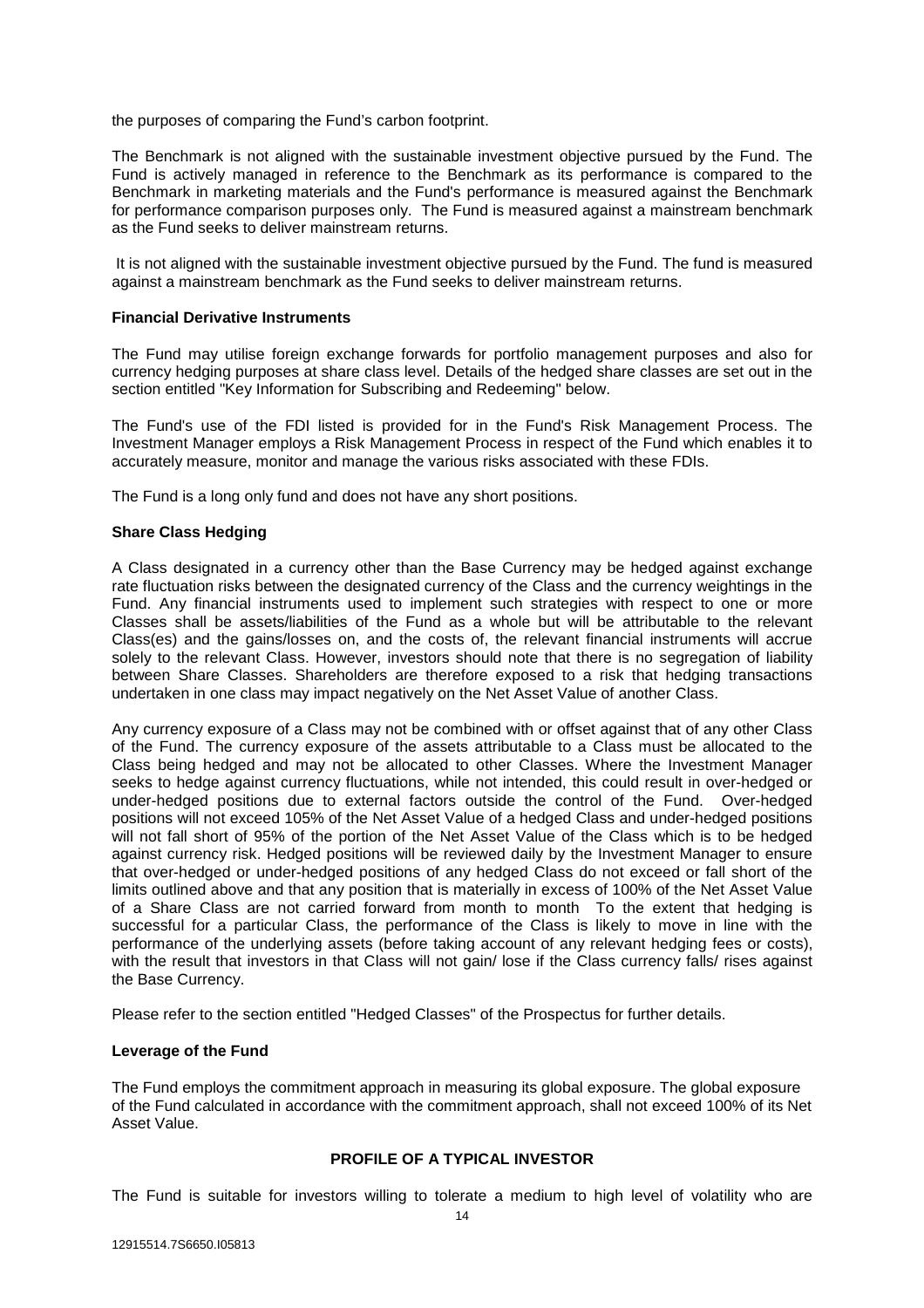seeking a portfolio which has a medium term horizon.

# **INVESTMENT RESTRICTIONS**

The general investment restrictions set out under the heading Investment Restrictions in the Prospectus are deemed to apply at the time of purchase of the Investments. If such limits are exceeded for reasons beyond the control of the ICAV, or as a result of the exercise of subscription rights, the ICAV must adopt, as a priority objective, the remedying of the situation, taking due account of the interests of Shareholders.

#### **BORROWING**

In accordance with the general provisions set out in the Prospectus under the heading Borrowing and Lending Powers, the Fund may borrow up to 10% of its total Net Asset Value on a temporary basis and not for speculative purposes.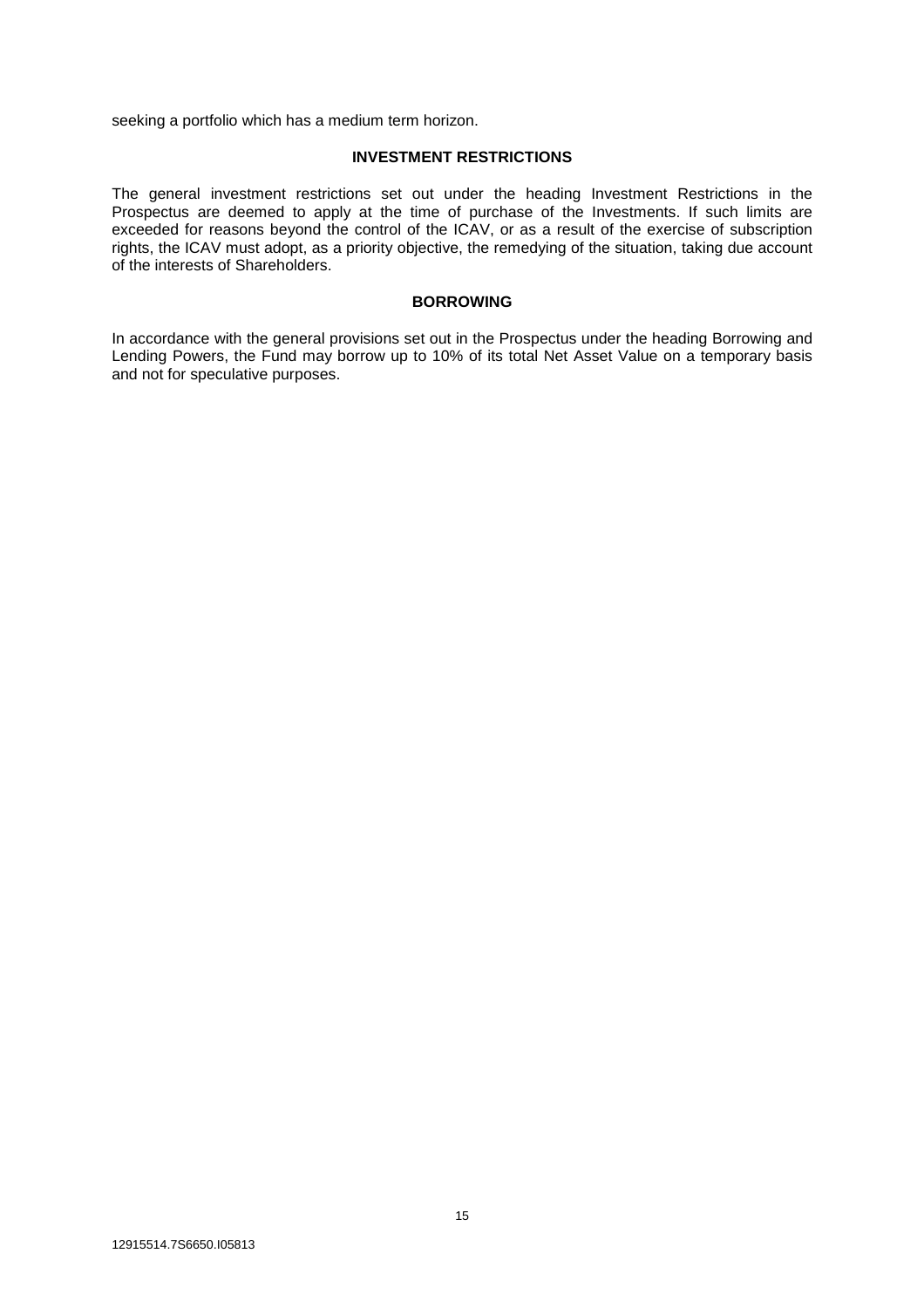#### **RISK FACTORS**

Investment in the Fund carries with it a degree of risk including, but not limited to, the risks described in the "Risk Factors" section of the Prospectus. These investment risks are not purported to be exhaustive and potential investors should review the Prospectus and this Supplement carefully and consult with their professional advisers before making an application for Shares. There can be no assurance that the Fund will achieve its investment objective. The following additional risks apply to the Fund:

**The value of investments and income from them can go down as well as up (this may partly be the result of exchange rate fluctuations in investments which have an exposure to foreign currencies) and investors may not get back the full amount invested. An investment in the Fund should not constitute a substantial proportion of an investment portfolio and may not be appropriate for all investors.** 

#### *Risks associated with sustainable investment*

The Investment Manager undertakes an analysis of all proposed investments against its SPECTRUM criteria prior to a determination being made as to whether to proceed with such investment. Consideration will be given to: (i) any adverse social or environmental impacts of such investments; and (ii) any governance issues identified that may affect an investment. However, there can be no guarantee that the information that the Investment Manager relies on to make such determinations accurately reflects the sustainability impacts of an investment as the availability of data required to undertake this analysis may be limited for certain investments.

Use of ESG criteria by the Investment Manager to select investments for the Fund involves a degree of subjectivity on the part of the Investment Manager. There can be no assurance that the ESG criteria taken into account by the Investment Manager will result in the Fund's investments aligning with a Shareholder's specific values or beliefs. The ESG criteria may be amended at any time without prior notice being given to the Fund or its Shareholders.

The selection of investments based on the Investment Manager's ESG criteria may affect the Fund's ability to select, or maintain exposure to, certain investments. This may result in the performance of the Fund differing from a fund with a similar strategy that does not take ESG criteria into consideration.

Globally, sustainable finance has become an area of focus in recent years. While a number of sustainable finance initiatives, including: (i) the creation of a classification system to assist in determining whether an economic activity is environmental sustainable; and (ii) specific disclosure requirements for products that (a) have sustainable investment as their objective; or (b) promote environmental or social characteristics, are in the process of being implemented at an European level, the relevant legislation is still in the initial stages of implementation. Additional risks associated with the implementation of these initiatives by the Investment Manager may arise.

# *Risks associated with the SPECTRUM® process*

The SPECTRUM® verification methodology may be subject to limitations due to the availability of data from issuers or from data service providers. The SPECTRUM® methodology allows the Investment Manager to have a disciplined process in its assessment of the sustainability profile of an issuer but is not definitive and is designed to be used in conjunction with other tools and data providers and assessments relating to a company's sustainability related business model and practices.

 The SPECTRUM® methodology is dynamic and is designed to be adaptive to changing developments in relation to sustainability. The Investment Manager may change any of its SPECTRUM® methodology related processes at any time without notice and at its discretion.

No guarantee or undertaking is given in relation to the financial performance of a particular company based upon its scoring under the SPECTRUM® methodology.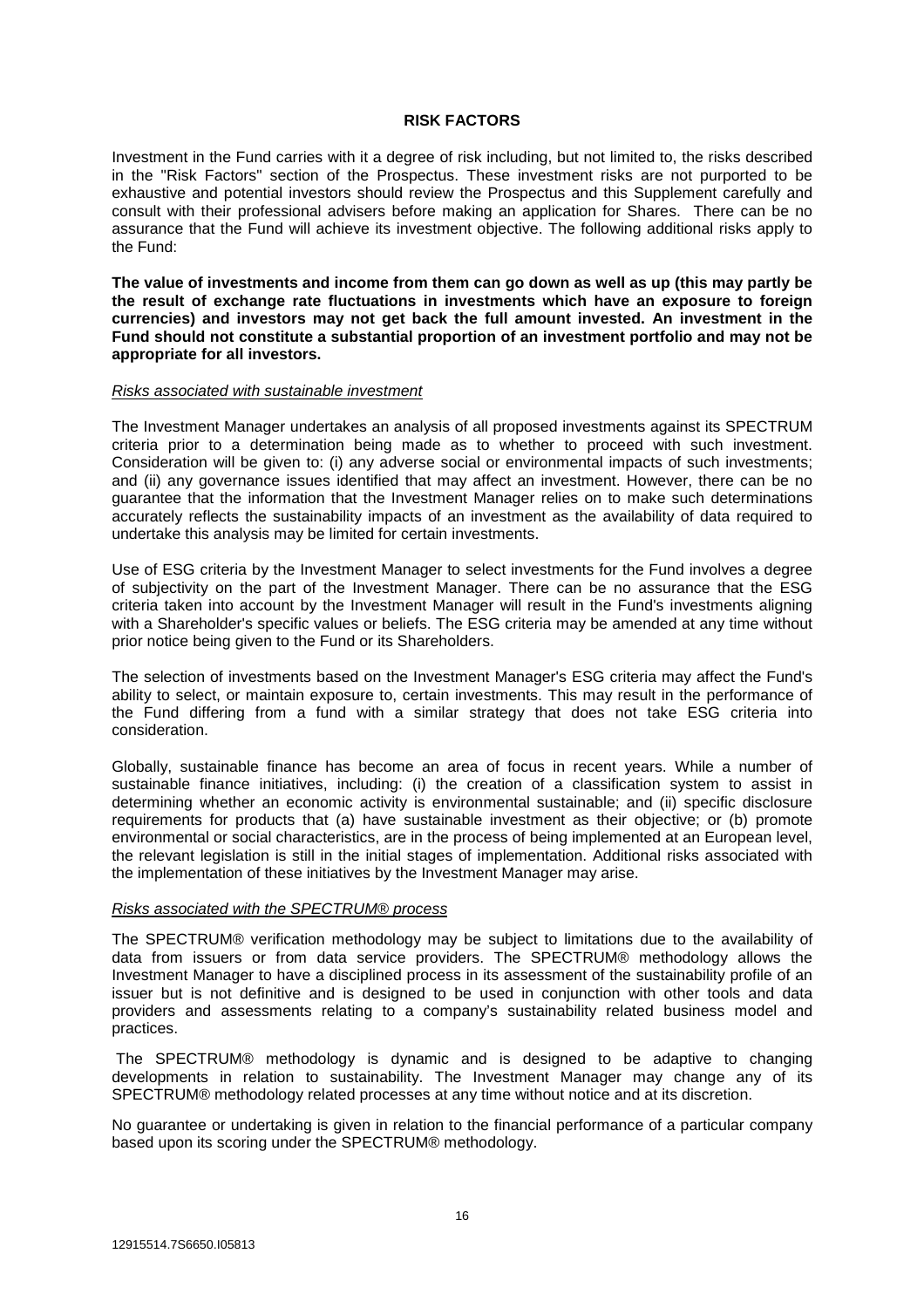# *Risks associated with investment in debt securities*

Funds that invest in debt securities are subject primarily to credit risk and interest rate risk. Such risks can affect the price of a security and the Fund's ability to dispose of such securities. The price of debt securities may be influenced by: (i) the perceived creditworthiness of the issuer of such securities; and (ii) interest rate movements. The value of debt securities tends to decline as interest rates rise. The Fund may invest in lower rated securities or securities with no credit rating which typically offer higher yields than higher rated securities to compensate for the reduced creditworthiness and the increased risk of default associated with such securities. There are no restrictions on the credit quality of debt securities or loans that the Fund may invest in with the exception of 10% restriction on investment in below Investment Grade securities as set out under the Investment Policy.

# *Credit Risk*

Debt securities to which the Fund may be exposed could be subject to a default in payment of interest and/or principal. There can be no assurance that the issuers of debt securities will not experience credit difficulties that could result in the loss of some or all of the amounts invested on behalf of the Fund in such securities. In addition, the Fund will be exposed to credit and default risks in relation to the counterparties (including prime brokers and other financing counterparties) with whom the Investment Manager transacts or places margin or collateral on behalf of the Fund in respect of derivative transactions (which are held for treasury, cash management or hedging purposes).

# *Assessments of Credit Risk*

While the Investment Manager will assess the credit risk of exposures to individual obligors, securities or securitisation positions as part of its investment due diligence process and on an ongoing basis, there is a risk that the credit risk mitigation techniques used by the Investment Manager may prove less effective than expected.

Assessments relating to an individual obligor's ability to repay its loan will be based in part on information provided by that obligor. There is a risk that this information may prove to be inaccurate due to a misrepresentation or omission on the part of the obligor and that the obligor's ability to repay the amount due to the Fund may differ substantially from the projected amount. There are other circumstances which may also affect an obligor's ability to repay its loan including changes in the financial conditions of the business and/or changes in economic conditions globally or in the countries the obligor conducts its business.

# *High Yield/Sub-Investment Grade Securities Risk*

Lower-rated securities will usually offer higher yields than higher-rated securities to compensate for the reduced creditworthiness and increased risk of default that these securities carry. Lower-rated securities generally tend to reflect short-term issuer and market developments to a greater extent than higher-rated securities which react primarily to fluctuations in the general level of interest rates. During an economic downturn or a sustained period of rising interest rates, highly leveraged issuers of high yield securities may experience financial stress and may not have sufficient revenues to meet their interest payment obligations. There are fewer investors in lower-rated securities, and it may be harder to buy and sell securities at an optimum time.

# *Investment Grade Debt Securities*

Although debt securities rated in the BBB or equivalent category are commonly referred to as investment grade, they may have speculative characteristics. Such investments may, under certain circumstances, lead to a greater degree of fluctuation in the Net Asset Value than if the Fund only invested in higher-rated investment grade securities with similar maturities. In addition, changes in economic conditions or other circumstances are more likely to lead to a weakened capacity to make principal and interest payments than is the case with higher grade bonds.

# *Interest Rate Risk*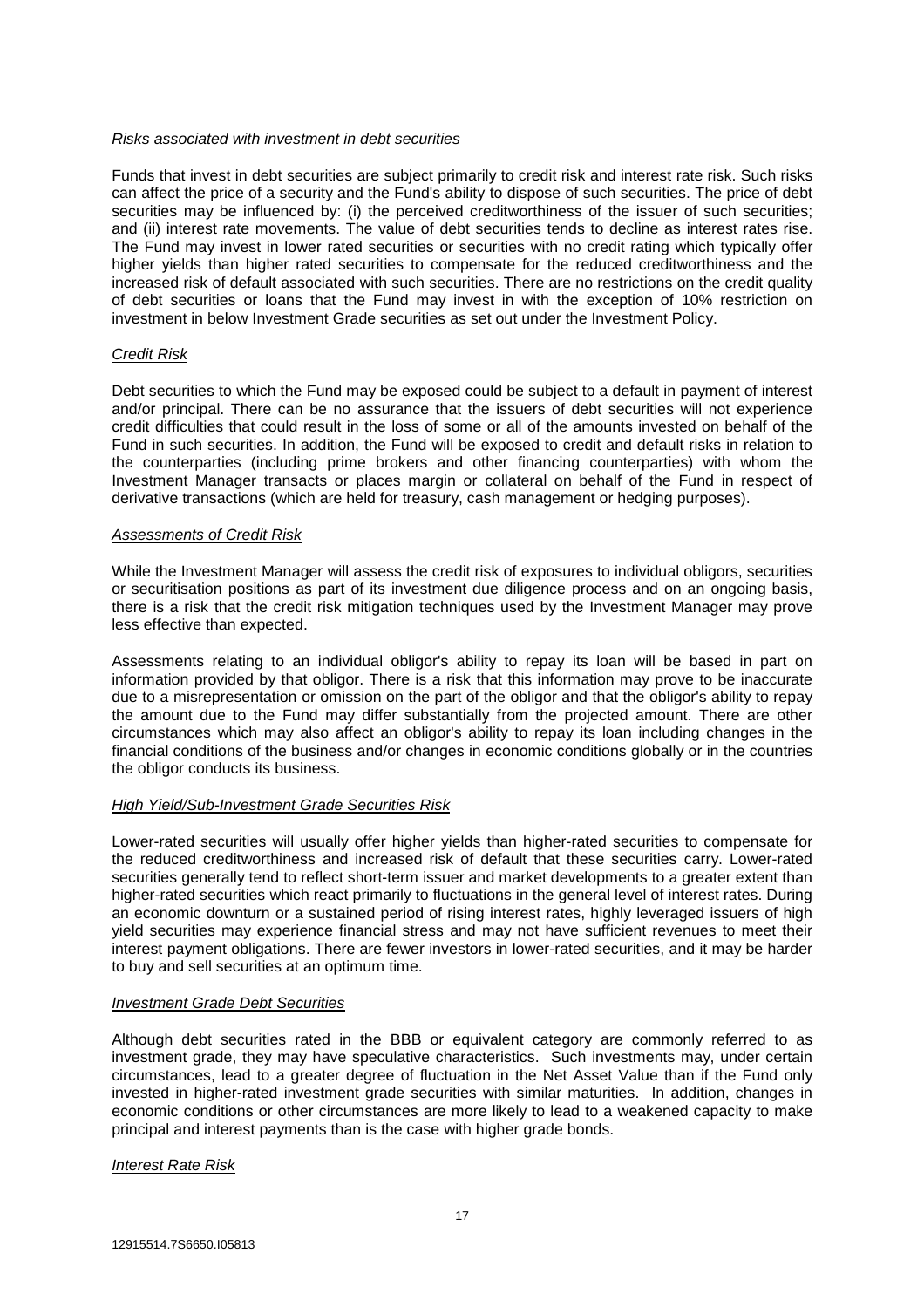The value of debt securities can be affected by changes in interest rates. An increase in interest rates generally has a negative impact on the value of fixed rate debt securities. The longer the duration of a debt security the greater the effect a change of interest rate will have on the value of that security. Such securities are generally subject to greater price volatility as a result of interest rate changes. Variable rate debt securities may also be affected by changes in interest rates but usually to a lesser extent than fixed rate debt securities.

# *Rating Agencies and downgrading risk*

A credit rating by a credit rating agency will provide an indication of the creditworthiness of a particular issuer and security based on the opinion of the agency issuing the rating. Such rating cannot be considered an absolute guarantee as to the credit quality of the security. The financial position of a specific issuer may be better or worse than a credit rating suggests. Changes to an issuer's or a security's credit rating may have an adverse effect of the value of the Fund's investment. Additionally, no assurance can be given that the ratings assigned to any particular security will not be withdrawn or revised downward in the future. The Investment Manager may or may not be able to dispose of the debt instruments that are being downgraded.

# *Sovereign Debt Risk*

The Fund may invest in debt securities issued or guaranteed by governments (national, state or local) or governmental agencies. Not all such securities are backed by the full faith and credit of the relevant national government and there is additional risk associated with investing in such securities. A number of factors can result in the entity responsible for the repayment of the debt being unable or unwilling to repay the principal and/or interest due in accordance with the terms of the debt arrangements including (i) political constraints; (ii) its cash flow position; and (iii) the relative size of the debt and its effects on the economy as a whole.

Where an issuer of sovereign debt defaults on its repayments, there may be limited recourse against the issuer and/or the guarantor. The Fund, as a holder of such debt securities, may be required to participate in restructuring arrangements in respect of these securities that may result in a reduction in the amounts the Fund will ultimately receive and/or a rescheduling of the payment of such amounts. The Fund may suffer significant losses when there is a default of sovereign debt issuers. The risk of default of sovereign debt issuers may be increased in emerging markets, please see the risk factor entitled "*Emerging Markets*" for further details.

# *Corporate Debt Risk*

Where the Fund invests in corporate debt securities any adverse changes in the financial position of the issuer of such securities may affect the issuer's ability to make principal and/or interest payments to the Fund. Investments may be made in corporate debt securities that are categorised as below investment grade or are unrated. See the risk factor entitled *"High Yield/Sub-Investment Grade Securities Risk"* for further details. The corporate debt securities that the Fund may invest in may be either secured or unsecured.

# *Maturity Risk*

Interest rate risk will generally affect the price of a debt security more if the security has a longer maturity. Debt securities with longer maturities will therefore be more volatile than other fixed income securities with shorter maturities. Conversely, debt securities with shorter maturities will be less volatile but generally provide lower returns than debt securities with longer maturities. The average maturity of each of the Fund's debt security investments will affect the volatility of the Fund's value.

# *Volatility and liquidity risk*

The debt securities in certain emerging markets may be subject to higher volatility and lower liquidity compared to more developed markets. The prices of securities traded in such markets may be subject to fluctuations. The bid and offer spreads of the price of such securities may be large and the Fund may incur significant trading costs.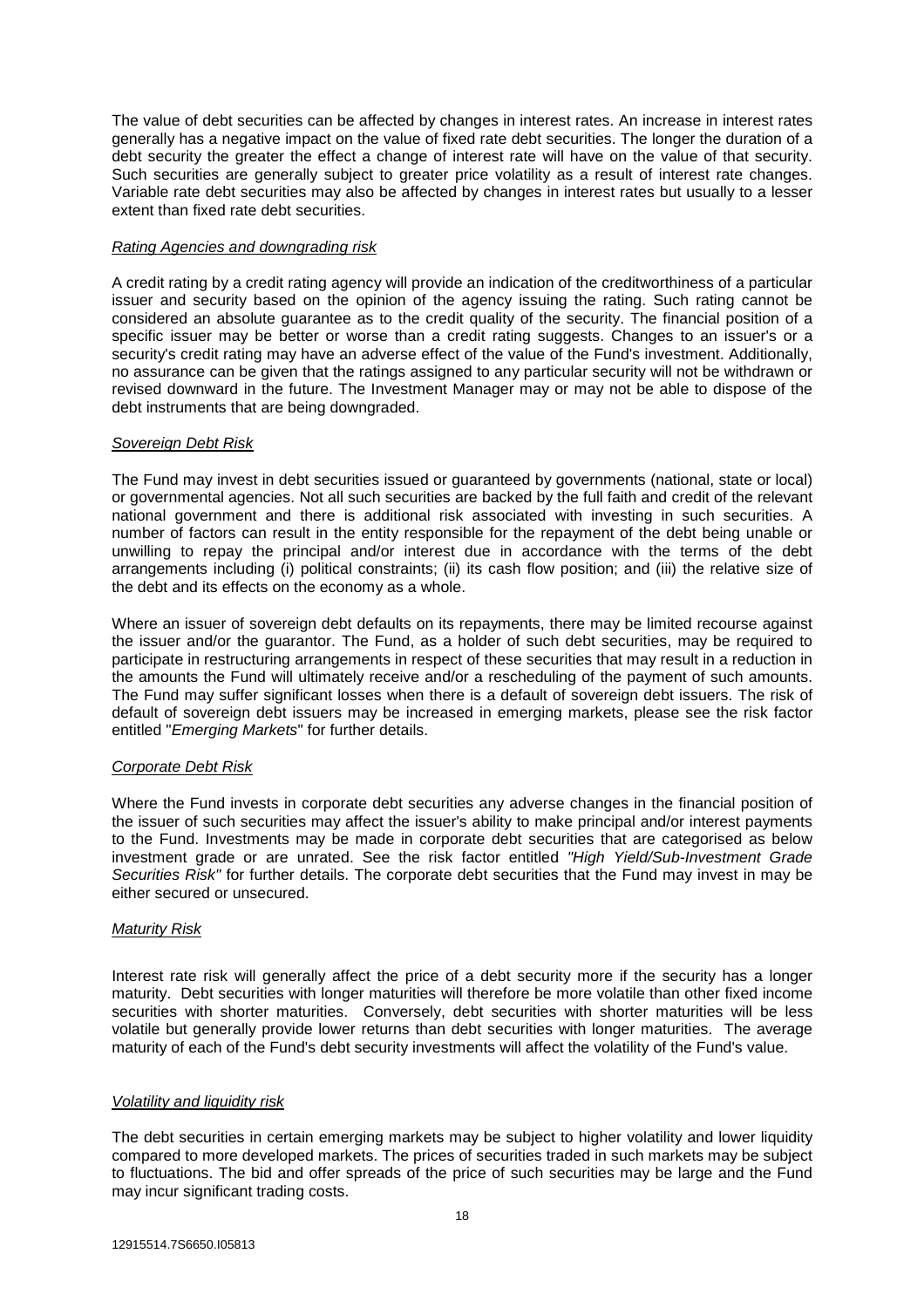# *Emerging Markets*

Investment in Emerging Market securities and securities with Emerging Markets exposure involves a greater degree of risk than investment in securities of issuers based in developed countries. Among other things, emerging market securities investments may carry the risks of less publicly available information, more volatile markets, less strict securities market regulation, more accounting or financial fraud, less favourable tax provisions, and a greater likelihood of severe inflation and economic instability, political risks, unstable currency, war and/or expropriation of personal property than investments in securities of issuers based in developed countries. In addition, investment opportunities in certain Emerging Markets may be restricted by legal limits on foreign investment in local securities.

Emerging Markets generally are not as efficient as those in developed countries. In some cases, a market for a security may not exist locally, and transactions will need to be made on a neighbouring exchange. Volume and liquidity levels in Emerging Markets are lower than in developed countries. When seeking to sell emerging market securities, little or no market may exist for such securities. In addition, issuers based in Emerging Markets are not generally subject to uniform accounting and financial reporting standards, practices and requirements comparable to those applicable to issuers based in developed countries, thereby potentially increasing the risk of fraud or other deceptive practices. Furthermore, the quality and reliability of official data published by the governments or securities exchanges in Emerging Markets may not accurately reflect the actual circumstances being reported.

The issuers of some Emerging Market securities, such as banks and other financial institutions, may be subject to less stringent regulations than would be the case for issuers in developed countries and, therefore, potentially carry greater risks. Custodial expenses and transaction costs for a portfolio of Emerging Markets securities generally are higher than for a portfolio of securities of issuers based in developed countries.

# *Investments in Russia*

Investments in Russia may be impacted by a number of social and political factors as well as economic risks and legal risks. Please refer to the section entitled "Risk Factors" and the disclosures on "Investing in Russia" in that section of the Prospectus for further details.

# *Share Class Hedging Risk*

A Class may be designated in a currency other than the Base Currency of the Fund. Changes in the exchange rate between the Base Currency and such designated currency may lead to a depreciation of the value of such Shares as expressed in the designated currency. The Investment Manager may try to mitigate this risk using, for example, forward currency contracts within the conditions and limits imposed by the Central Bank. Investors should be aware that this strategy may substantially limit Shareholders of the relevant Class from benefiting if the designated currency falls against the Base Currency and/or the currency/currencies in which the assets of the Fund are denominated. In such circumstances, Shareholders of the Class may be exposed to fluctuations in the Net Asset Value per Share reflecting the gain/loss on and the costs of the relevant financial instruments.

# *Currency and Exchange Rate Risks*

The Fund may invest in investments denominated in currencies other than the USD or in investments, which are determined with references to currencies other than the USD. The Fund, however, will generally value its assets in USD. To the extent unhedged, the value of the Fund's assets will fluctuate with USD exchange rates as well as with price changes of their investments in the various local markets and currencies. Thus, an increase in the value of the USD compared to the other currencies in which the Fund may make investments will reduce the effect of increases and magnify the USD equivalent of the effect of decreases in the prices of the Fund's investments in their local markets. Conversely, a decrease in the value of the USD will have the opposite effect of magnifying the effect of increases and reducing the effect of decreases in the prices of the Fund's non-USD investments. The Fund will attempt to hedge against currency fluctuations at its sole discretion, but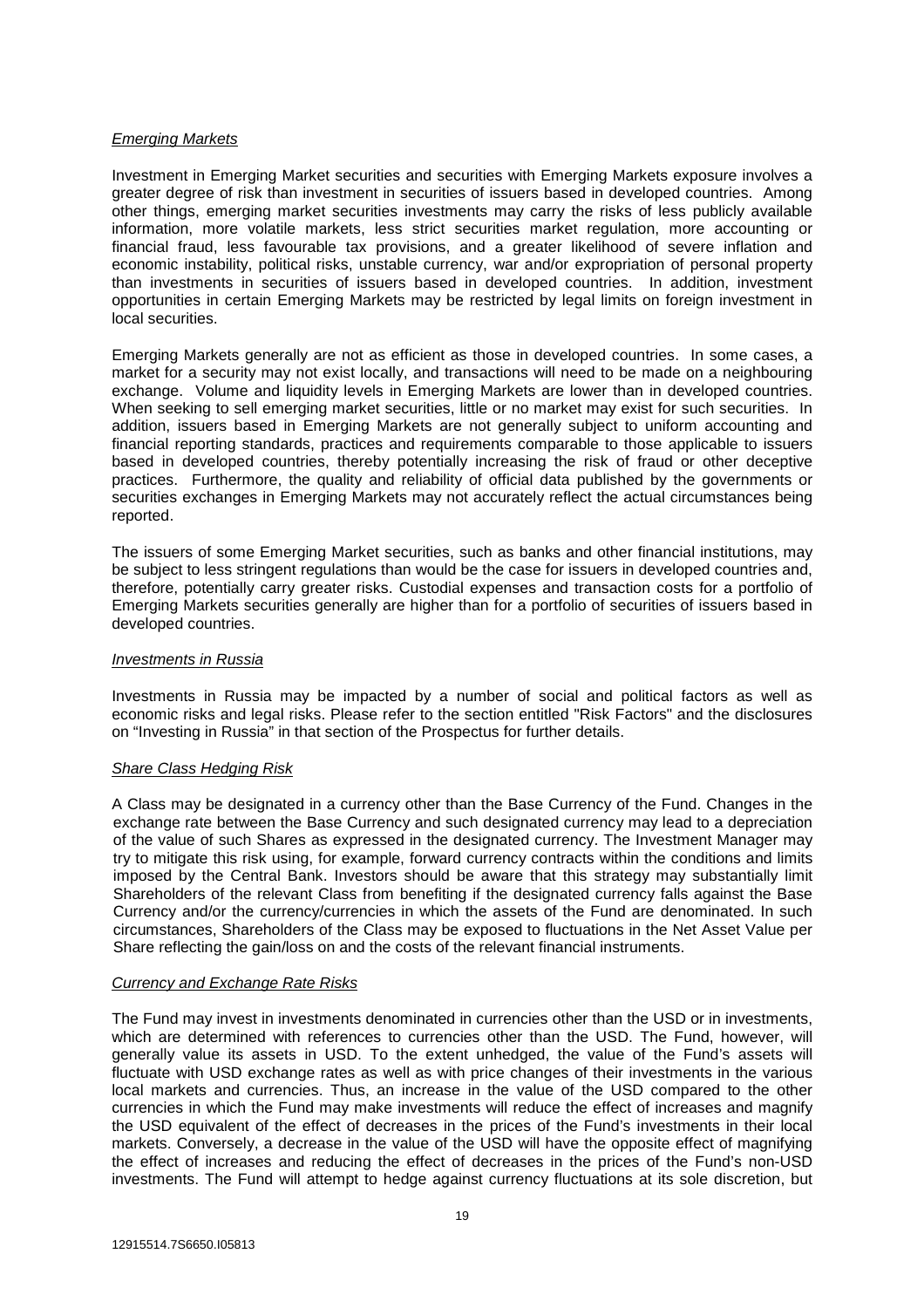even if the Fund does attempt to hedge against such fluctuations, there can be no assurance that such hedging transactions will be effective.

# *"Impact" Investing Risk*

Investing primarily in impact investments carries the risk that, under certain market conditions, the Fund may underperform as compared to the funds that invest in a broader array of investments. In addition, some impact investments may be dependent on government subsidies and on political support for certain technologies, projects and companies. The impact sector may also have challenges such as a limited number of issuers and liquidity in the market.

# *Lack of Diversification*

The Fund's investments may not be widely diversified among sectors, industries, geographic areas or types of securities. Further, the Fund's portfolio may not necessarily be diversified among a wide range of issuers. Accordingly, the Fund's portfolio may be subject to more rapid change in value than would be the case if the Fund were required to maintain a wide diversification among companies or industry groups.

# *Concentration of Investments*

The Fund is not limited in the amount of Fund capital which may be committed to any one investment (with the exception of the restrictions noted in the Investment Policy above). The Fund may at certain times hold a few, relatively large (in relation to its capital) positions in securities, with the result that a loss in any position could have a material adverse impact on the Fund's capital.

# *Proprietary Investment Strategies*

The Investment Manager may use proprietary investment techniques and strategies that are based on considerations and factors that are not fully disclosed to the investors. These strategies may involve risks under some market conditions that are not anticipated by the Investment Manager. It is possible that the performance of the Investment Manager may be closely correlated to US equity market returns in some market conditions, resulting (if those returns are negative) in losses to the Fund and its investors.

# *Identity and Reporting of Beneficial Ownership; Withholding on Certain Payments*

In order to avoid a US withholding tax of 30% on certain payments (which might in the future include payments of gross proceeds) made with respect to certain actual and deemed US investments, the Fund and/or the ICAV will be required to timely register with the US Internal Revenue Service (the "**Service**"), and agree to identify, and report information with respect to, certain direct and indirect US account holders (including debtholders and equityholders). Ireland has signed a Model 1A (reciprocal) inter-governmental agreement with the United States (the "**US IGA**") to give effect to the foregoing withholding and reporting rules. So long as the Fund and/or the ICAV complies with the US IGA and the Irish enabling legislation, it will not be subject to the related US withholding tax.

A non-US investor in the Fund will be required to provide to the Fund information which identifies its direct and indirect US ownership. Under the US IGA, any such information provided to the Fund and certain financial information related to such investor's investment in the Fund will be shared with the Irish Revenue Commissioner or its delegate. The Irish Revenue Commissioner or its delegate will exchange the information reported to it with the Service annually on an automatic basis. A non-US investor that is a "foreign financial institution" within the meaning of Section 1471(d)(4) of the Internal Revenue Code will be required to timely register with the Service and agree to identify, and report information with respect to, certain of its own direct and indirect US account holders (including debtholders and equityholders). A non-US investor who fails to provide such information to the Fund or timely register and agree to identify, and report information with respect to, such account holders (as applicable) may be subject to the 30% withholding tax with respect to its share of any such payments attributable to actual and deemed US investments of the Fund, and the Directors may take any action in relation to an investor's Shares or redemption proceeds to ensure that such withholding is economically borne by the relevant investor whose failure to provide the necessary information or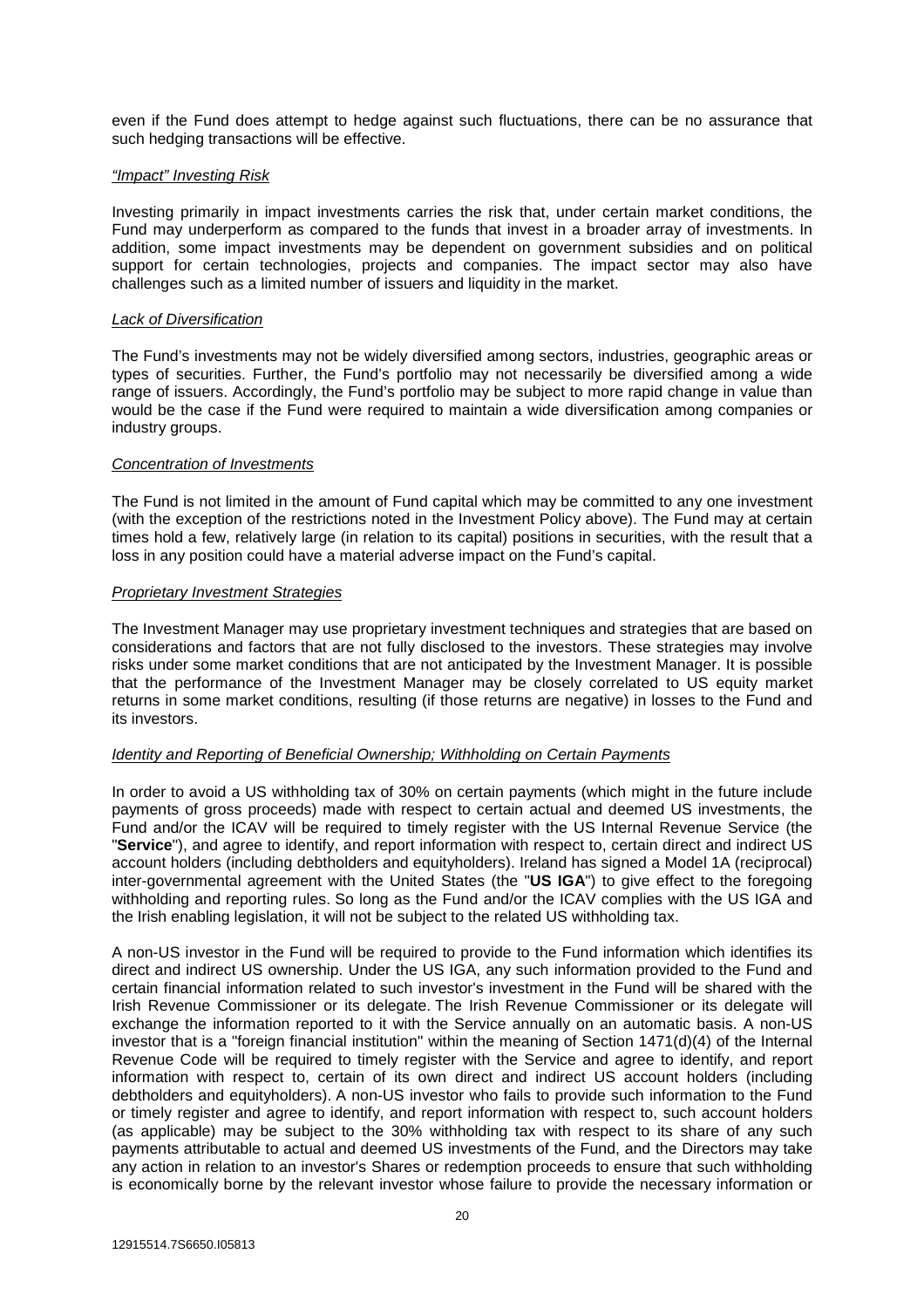comply with such requirements gave rise to the withholding. Shareholders should consult their own tax advisors regarding the possible implications of these rules on their investments in the Fund.

Non-US shareholders may also be required to make certain certifications to the Fund as to the beneficial ownership of the Shares and the non-US status of such beneficial owner, in order to be exempt from US information reporting and backup withholding on a redemption of Shares.

**The Fund will, on request, provide supplementary information to Shareholders relating to the risk management methods employed, including the quantitative limits that are applied and any**  recent developments in the risk and yield characteristics of the main categories of **investments.**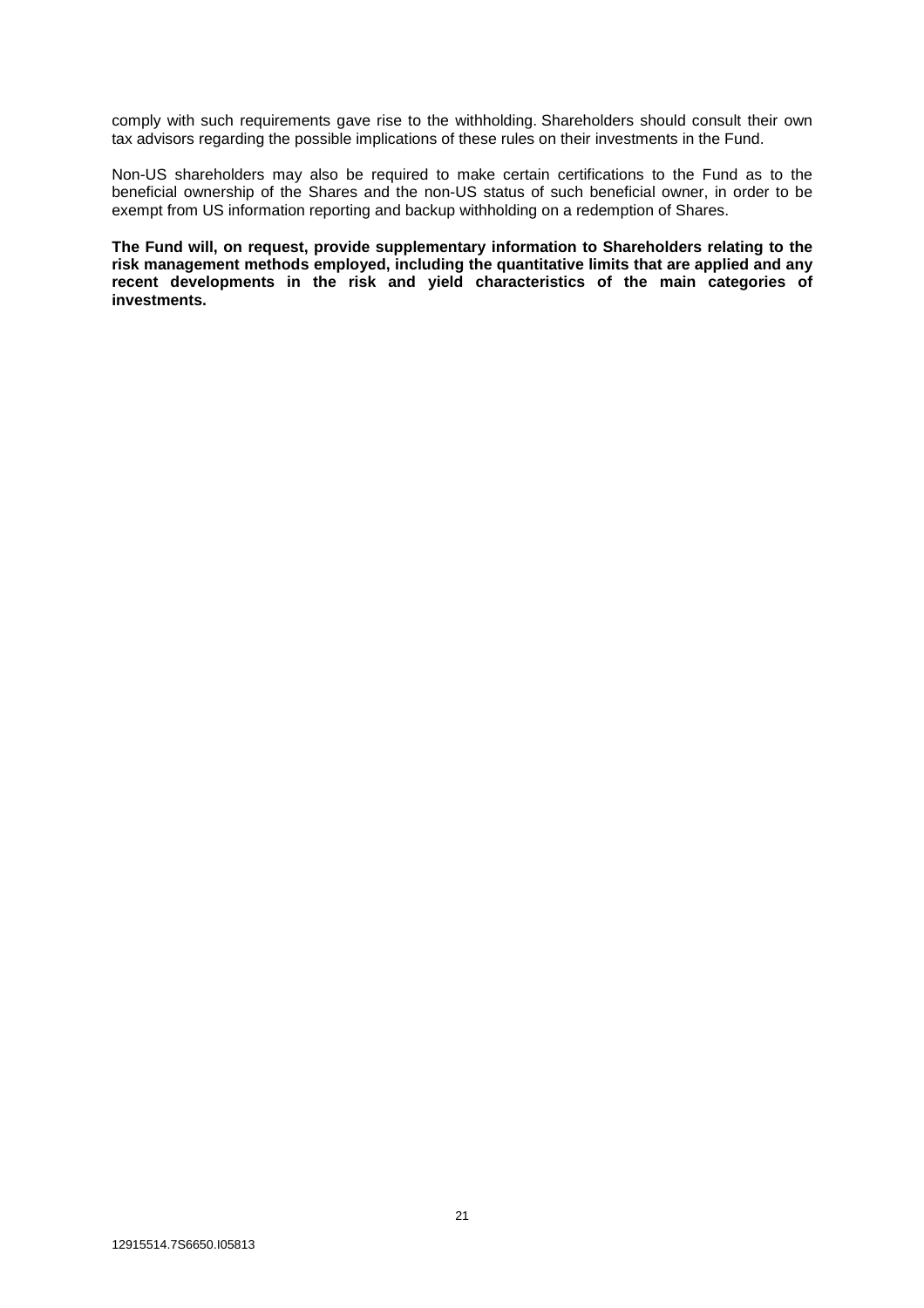# **DIVIDEND POLICY**

The Class S, I. R, XI and XR Shares will not make distributions.

If the dividend policy of a Class should change, full details will be provided in an updated Supplement and all Shareholders will be notified in advance.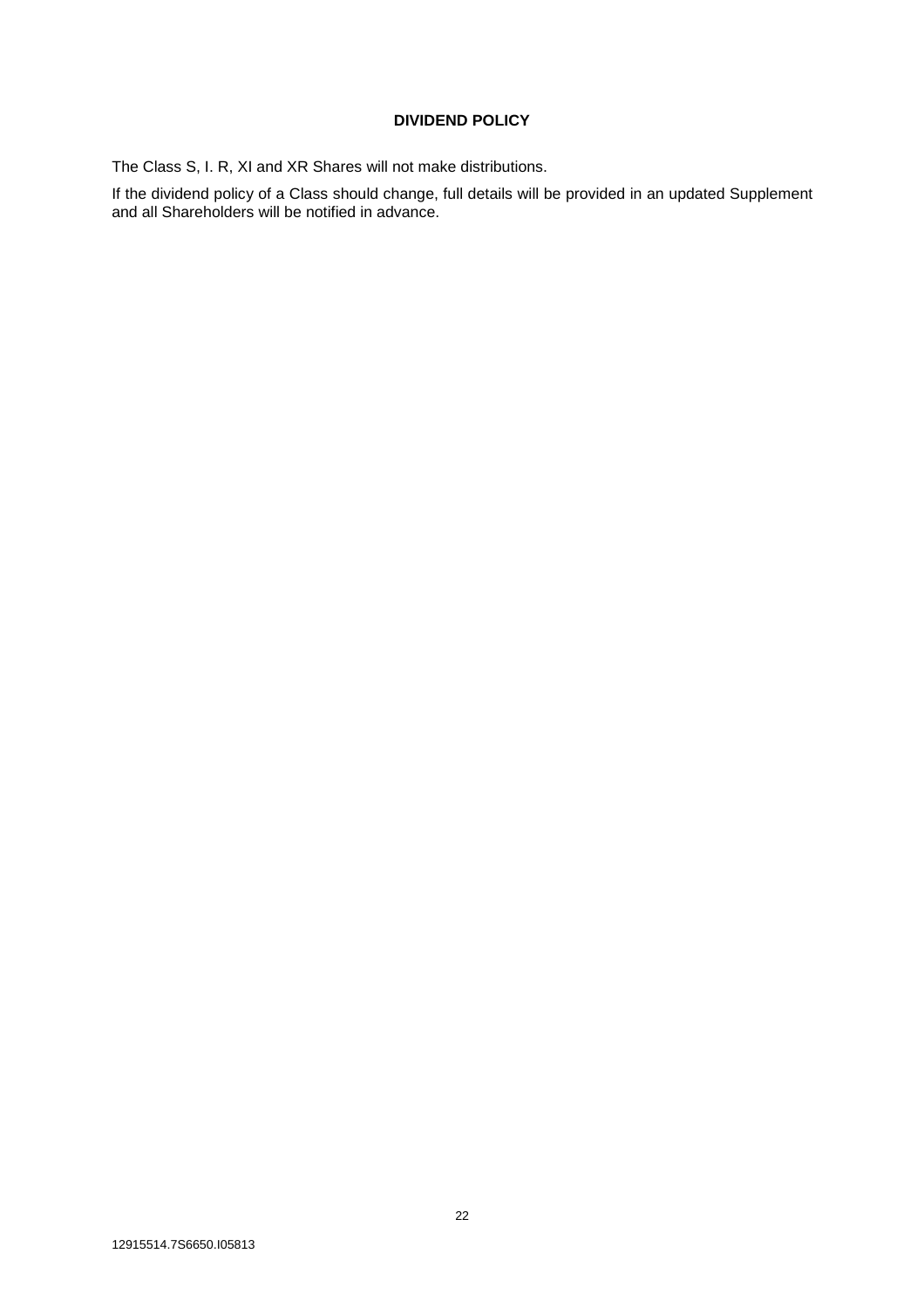# **INVESTMENT MANAGER**

The Manager has appointed Affirmative Investment Management Partners Limited as Investment Manager to the Fund (the "**Investment Manager**"). The Investment Manager is a private limited company incorporated under the laws of England with its principal office at 55 Baker Street, London W1U 7EU. The Investment Manager is regulated by the Financial Conduct Authority under Firm Reference Number 658030 and is authorised as an investment firm authorised by the Financial Conduct Authority.

The Investment Manager is responsible for the discretionary investment activities and also provides management support services to the Fund.

The Investment Management Agreement dated 1 June, 2021 between the ICAV, the Manager and the Investment Manager provides that the appointment of the Investment Manager will continue unless and until terminated by either party giving to the other not less than 90 days' written notice although in certain circumstances, as set out in the Investment Management Agreement, the Investment Management Agreement may be terminated forthwith by notice in writing by either party to the other. The Investment Management Agreement contains certain indemnities payable out of the assets of the relevant Fund in favour of the Investment Manager which are restricted to exclude matters resulting from the fraud, wilful default or negligence of the Investment Manager in the performance or non-performance of its obligations and duties.

The Investment Management Agreement contains limited recourse provisions under which the recourse against the ICAV of the Investment Manager in respect of any claims arising under or in relation to the Investment Management Agreement is expressed to be limited to the Fund established in respect of the Shares to which such claims relate.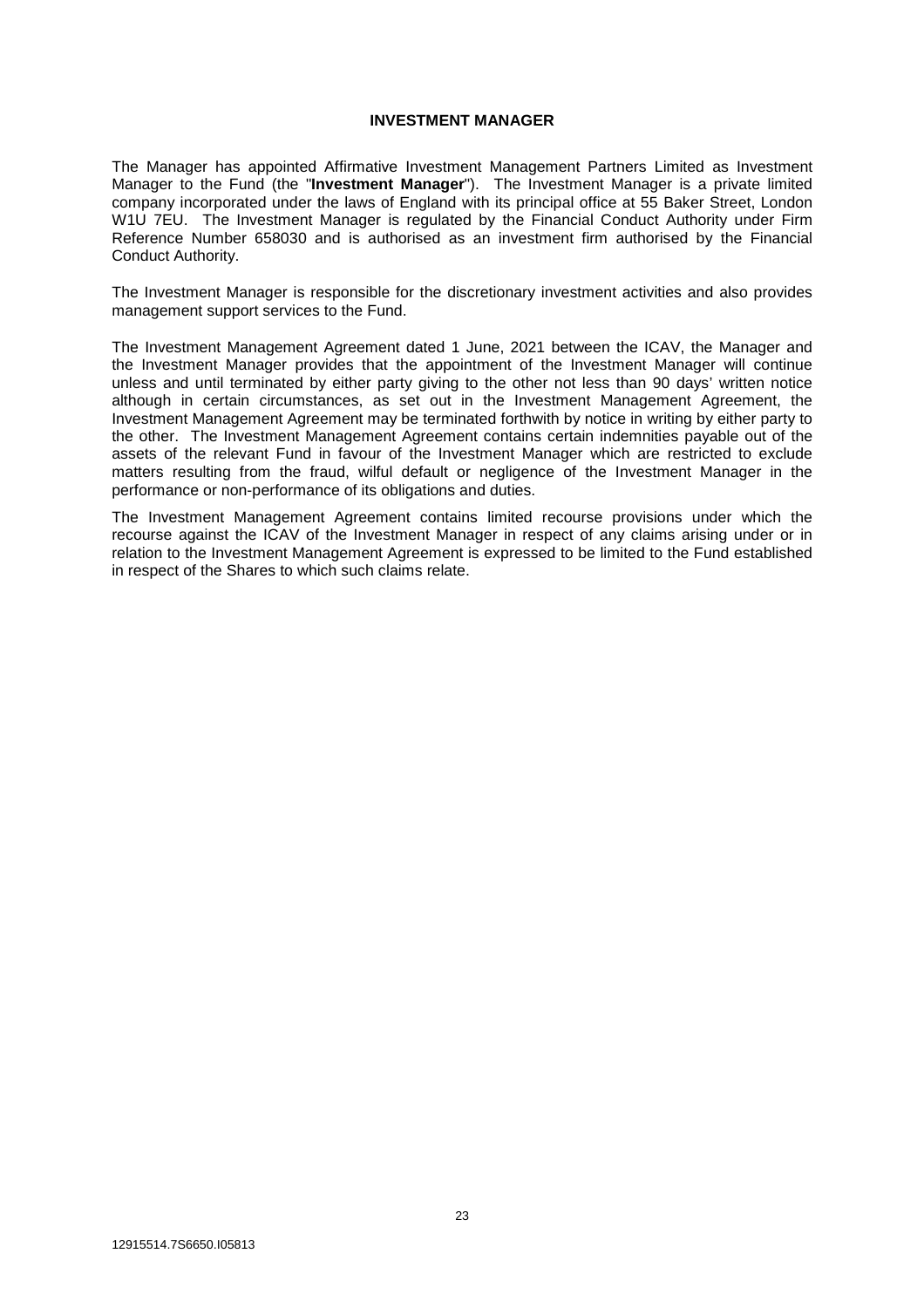# **UNITED STATES REGULATORY MATTERS**

# **Company Act Regulation**

The Fund complies with Section 3(c)(7) of the US Investment Company Act of 1940, as amended (the ""), which permits private investment companies (such as the Fund) to sell their interests, on **Company Act** a private placement basis, to an unlimited number of investors that are "qualified purchasers", as defined under the Company Act.

# **Advisers Act Regulation**

The Investment Manager is currently registered with the SEC as an investment adviser under the US Investment Advisers Act of 1940, as amended (the "**Advisers Act**"). Additional information about the Investment Manager is available on the SEC's website at www.adviserinfo.sec.gov. Registration with the SEC does not imply a certain level of skill or training.

# **CFTC Regulation**

The Investment Manager is exempt from registration with the CFTC as a CPO pursuant to CFTC Rule 4.13(a)(3). Additionally, the Investment Manager is exempt from registration with the CFTC as a commodity trading advisor.

# **Prospective Shareholders in the United States**

There will be no public offering of Shares in the United States. The Shares will not be available to US Persons unless they are a Permitted US Person that is an "accredited investor" as defined in Regulation D under the Securities Act and a "qualified purchaser" as defined in the Company Act or a "knowledgeable employee", as defined under Rule 3c-5 of the Company Act.

The term "**Permitted US Person**" means a US person within the meaning of the Internal Revenue Code that is exempt from payment of US federal income tax or a pass-through entity for US federal tax purposes substantially all of the ownership interests in which are held by such persons.

The term "**US Person**" means a person described in one or more of the following paragraphs:

- 1. With respect to any person, any individual or entity that would be a US person under Regulation S promulgated under the Securities Act.
- 2. With respect to individuals, any US citizen or "resident alien" within the meaning of US income tax laws as in effect from time to time. Currently, the term "resident alien" is defined under US income tax laws to include any individual who (i) holds an Alien Registration Card (a "green card") issued by the US Citizenship and Immigration Services or (ii) meets a "substantial presence" test. The "substantial presence" test is met with respect to any current calendar year if (i) the individual was present in the US on at least 31 days during such year *and* (ii) the sum of the number of days on which such individual was present in the US during the current year,  $1/3$  of the number of such days during the first preceding year, and  $1/6$  of the number of such days during the second preceding year, equals or exceeds 183 days.
- 3. With respect to persons other than individuals:
	- (i) a corporation or partnership created or organised in the United States or under the laws of the United States or any state;
	- (ii) a trust where (a) a US court is able to exercise primary supervision over the administration of the trust and (b) one or more US Persons have the authority to control all substantial decisions of the trust; and
	- (iii) an estate which is subject to US tax on its worldwide income from all sources.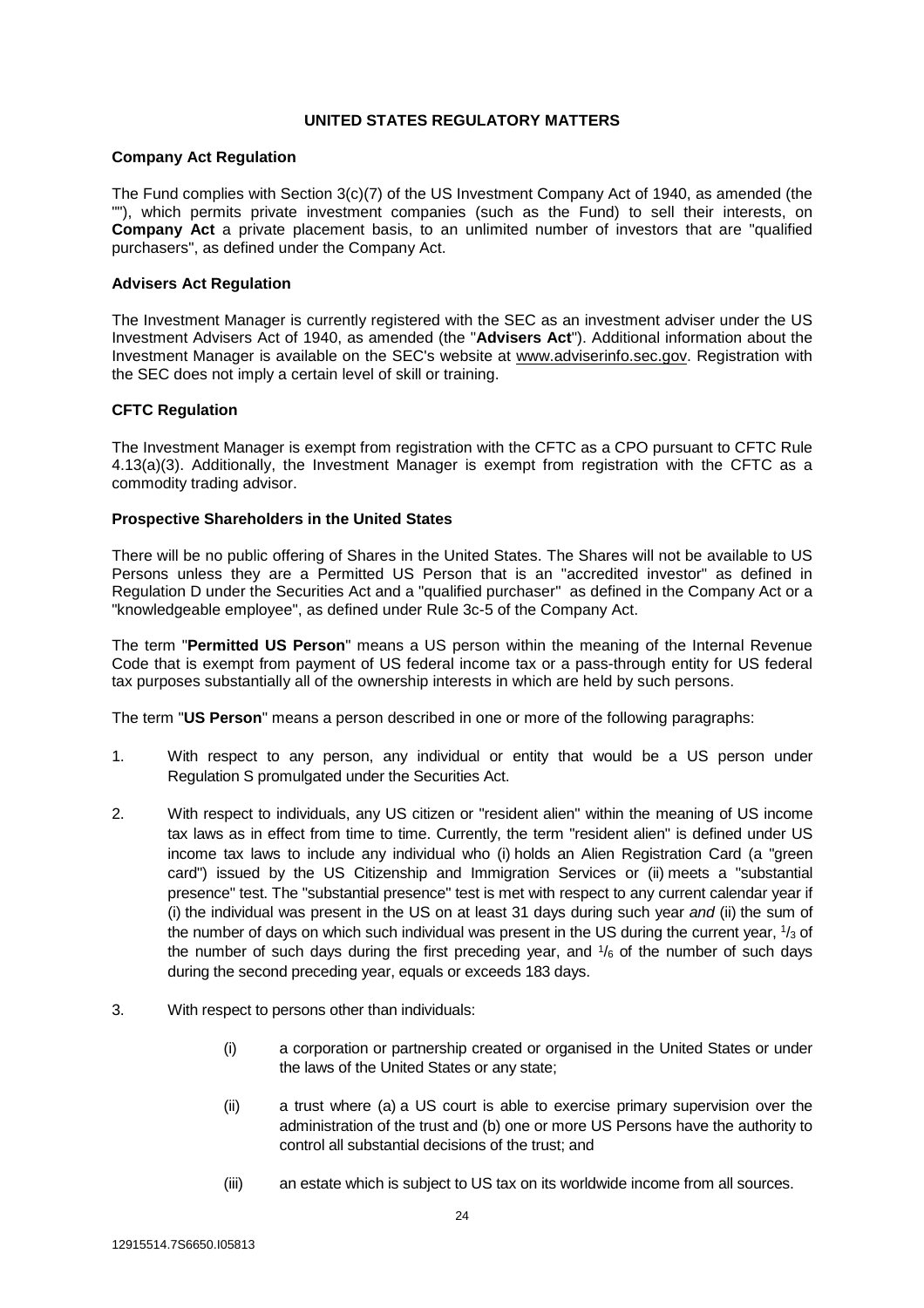# **ERISA Considerations**

Entities subject to the US Employee Retirement Income Security Act of 1974, as amended ("**ERISA**"), may not purchase Shares. In the event that any Shareholder should become subject to the provisions of ERISA, the Directors may, in their sole discretion, compulsorily redeem all or any portion of such Shareholder's Shares.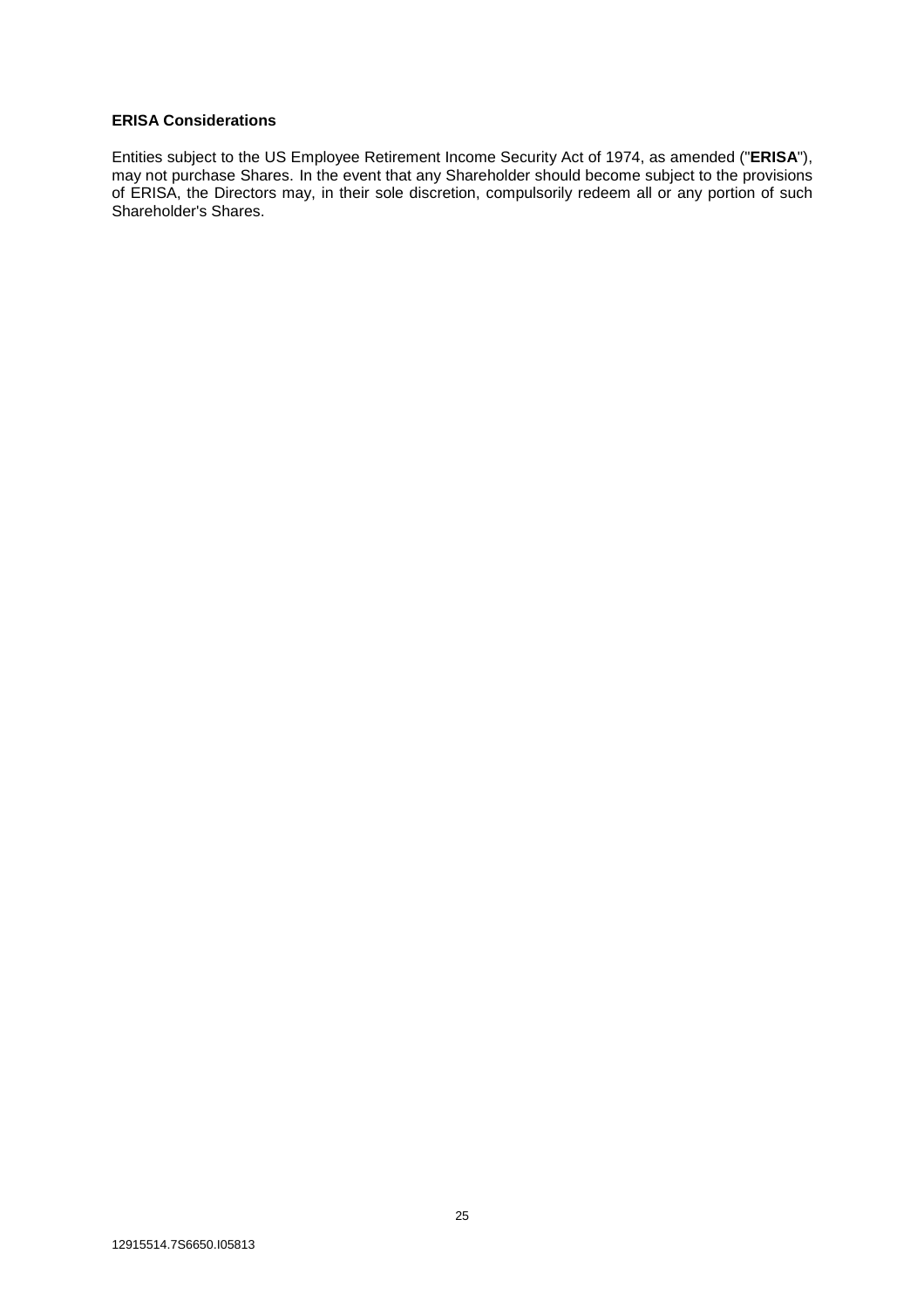# **UNITED STATES TAXATION**

The attention of investors that are Permitted US Persons is drawn to the discussion of certain US tax considerations in the Subscription Agreement for US Persons.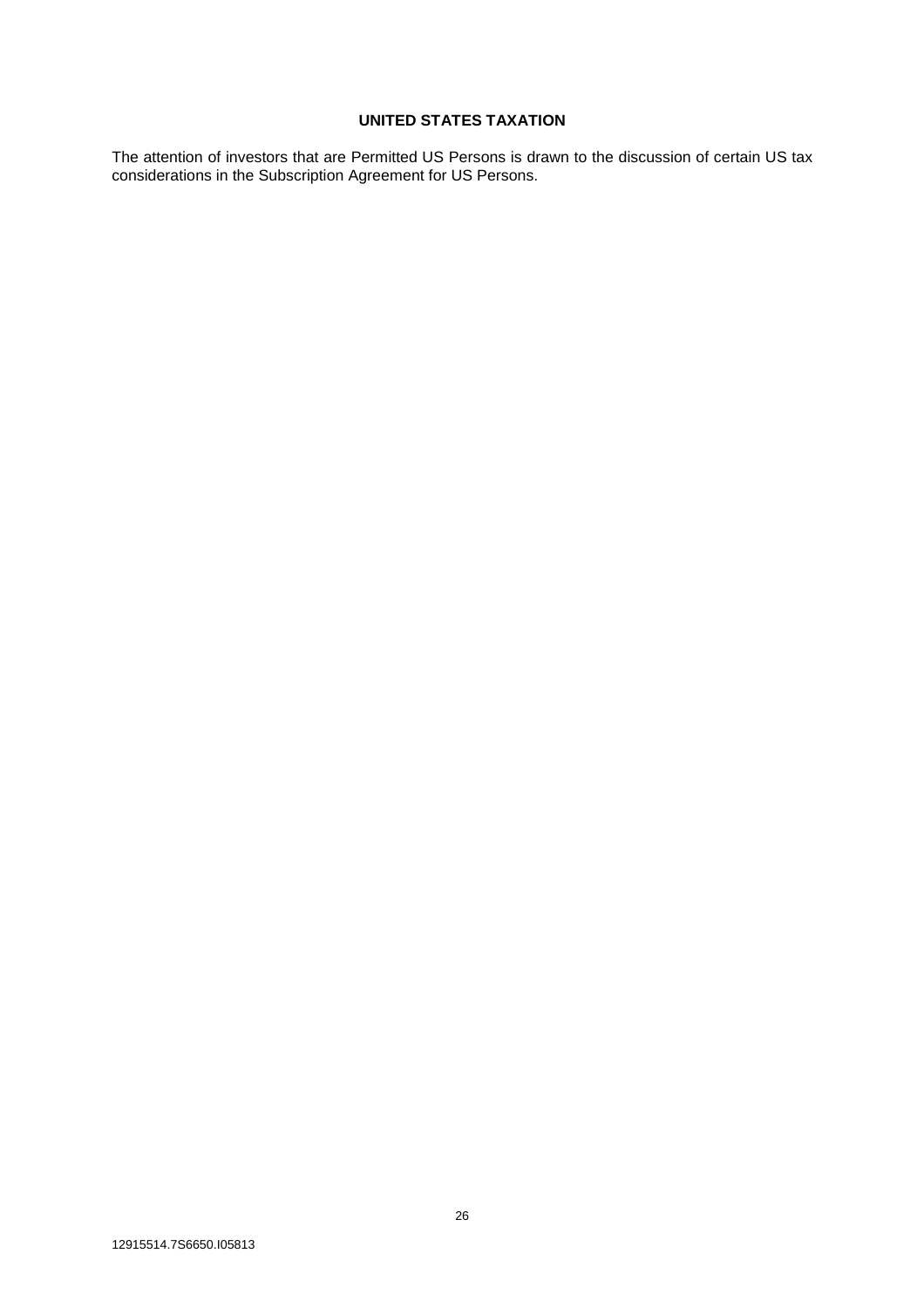# **KEY INFORMATION FOR SUBSCRIBING AND REDEEMING**

# **Classes**

| <b>Classes</b> | <b>Currency</b> | <b>Minimum Initial</b><br><b>Subscription</b> | <b>Minimum Additional</b><br><b>Subscription</b> |
|----------------|-----------------|-----------------------------------------------|--------------------------------------------------|
| S JPY          | <b>JPY</b>      | JYP¥ 2,500,000,000                            | JYP¥500,000,000                                  |
| S JPY Hedged   | <b>JPY</b>      | JYP¥ 2,500,000,000                            | JYP¥500,000,000                                  |
| S AUD          | <b>AUD</b>      | AUS\$25,000,000                               | AUS\$5,000,000                                   |
| S AUD Hedged   | <b>AUD</b>      | AUS\$25,000,000                               | AUS\$5,000,000                                   |
| SUSD           | <b>USD</b>      | \$25,000,000                                  | \$5,000,000                                      |
| S GBP          | <b>GBP</b>      | £25,000,000                                   | £5,000,000                                       |
| S GBP Hedged   | <b>GBP</b>      | £25,000,000                                   | £5,000,000                                       |
| S EUR          | <b>EUR</b>      | €25,000,000                                   | €5,000,000                                       |
| S EUR Hedged   | <b>EUR</b>      | €25,000,000                                   | €5,000,000                                       |
| I JPY          | <b>JPY</b>      | JYP¥1,000,000,000                             | JYP¥100,000,000                                  |
| I JPY Hedged   | <b>JPY</b>      | JYP¥1,000,000,000                             | JYP¥100,000,000                                  |
| I AUD          | <b>AUD</b>      | AUS\$10,000,000                               | AUS\$1,000,000                                   |
| I AUD Hedged   | <b>AUD</b>      | AUS\$10,000,000                               | AUS\$1,000,000                                   |
| I USD          | <b>USD</b>      | \$10,000,000                                  | \$1,000,000                                      |
| I GBP          | <b>GBP</b>      | £10,000,000                                   | £1,000,000                                       |
| I GBP Hedged   | <b>GBP</b>      | £10,000,000                                   | £1,000,000                                       |
| <b>I EUR</b>   | <b>EUR</b>      | €10,000,000                                   | €1,000,000                                       |
| I EUR Hedged   | <b>EUR</b>      | €10,000,000                                   | €1,000,000                                       |
| R JPY          | <b>JPY</b>      | JYP¥100,000,000                               | JYP¥500,000                                      |
| R JPY Hedged   | <b>JPY</b>      | JYP¥100,000,000                               | JYP¥500,000                                      |
| R AUD          | <b>AUD</b>      | AUS\$1,000,000                                | AUS\$50,000                                      |
| R AUD Hedged   | <b>AUD</b>      | AUS\$1,000,000                                | AUS\$50,000                                      |
| R USD          | <b>USD</b>      | \$1,000,000                                   | \$50,000                                         |
| R GBP          | <b>GBP</b>      | £1,000,000                                    | £50,000                                          |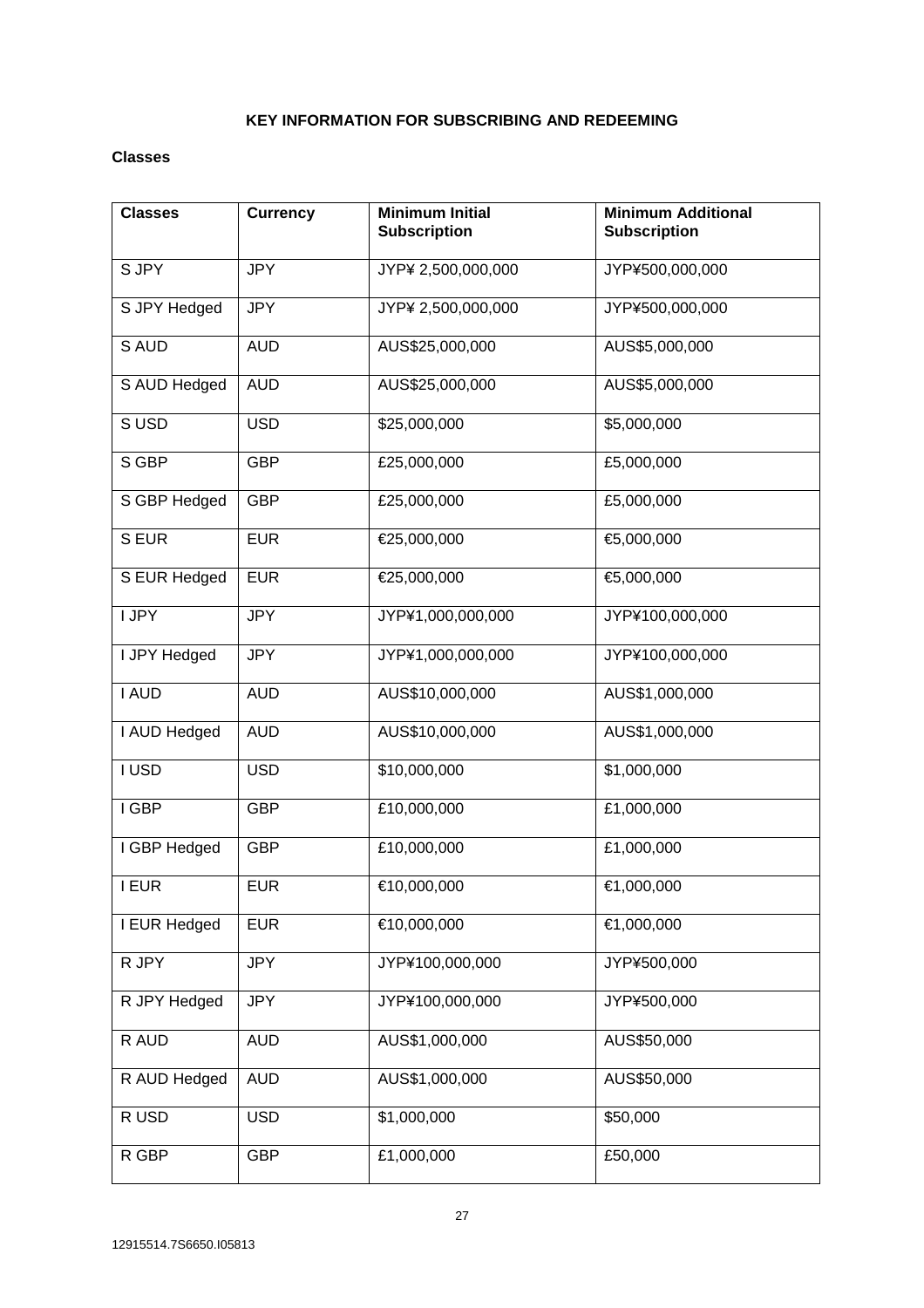| R GBP Hedged               | <b>GBP</b> | £1,000,000<br>£50,000 |                 |
|----------------------------|------------|-----------------------|-----------------|
| R EUR                      | <b>EUR</b> | €1,000,000<br>€50,000 |                 |
| R EUR Hedged               | <b>EUR</b> | €1,000,000            | €50,000         |
| XI JPY                     | <b>JPY</b> | JYP¥1,000,000,000     | JYP¥100,000,000 |
| XI JPY Hedged              | <b>JPY</b> | JYP¥1,000,000,000     | JYP¥100,000,000 |
| XI AUD                     | <b>AUD</b> | AUS\$10,000,000       | AUS\$1,000,000  |
| <b>AUD</b><br>XI<br>Hedged | <b>AUD</b> | AUS\$10,000,000       | AUS\$1,000,000  |
| XI USD                     | <b>USD</b> | \$10,000,000          | \$1,000,000     |
| XI GBP                     | <b>GBP</b> | £10,000,000           | £1,000,000      |
| XI<br><b>GBP</b><br>Hedged | <b>GBP</b> | £10,000,000           | £1,000,000      |
| XI EUR                     | <b>EUR</b> | €10,000,000           | €1,000,000      |
| XI<br><b>EUR</b><br>Hedged | <b>EUR</b> | €10,000,000           | €1,000,000      |
| XR JPY                     | <b>JPY</b> | JYP¥100,000,000       | JYP¥500,000     |
| XR<br><b>JPY</b><br>Hedged | <b>JPY</b> | JYP¥100,000,000       | JYP¥500,000     |
| <b>XR AUD</b>              | <b>AUD</b> | AUS\$1,000,000        | AUS\$50,000     |
| XR<br><b>AUD</b><br>Hedged | <b>AUD</b> | AUS\$1,000,000        | AUS\$50,000     |
| XR USD                     | <b>USD</b> | \$1,000,000           | \$50,000        |
| XR GBP                     | <b>GBP</b> | £1,000,000            | £50,000         |
| <b>GBP</b><br>XR<br>Hedged | <b>GBP</b> | £1,000,000            | £50,000         |
| <b>XR EUR</b>              | <b>EUR</b> | €1,000,000            | €50,000         |
| <b>EUR</b><br>XR<br>Hedged | <b>EUR</b> | €1,000,000            | €50,000         |

The creation of further Share Classes, which may be hedged or non-hedged, must be notified to, and cleared, in advance with the Central Bank.

# **Details of minimum investments**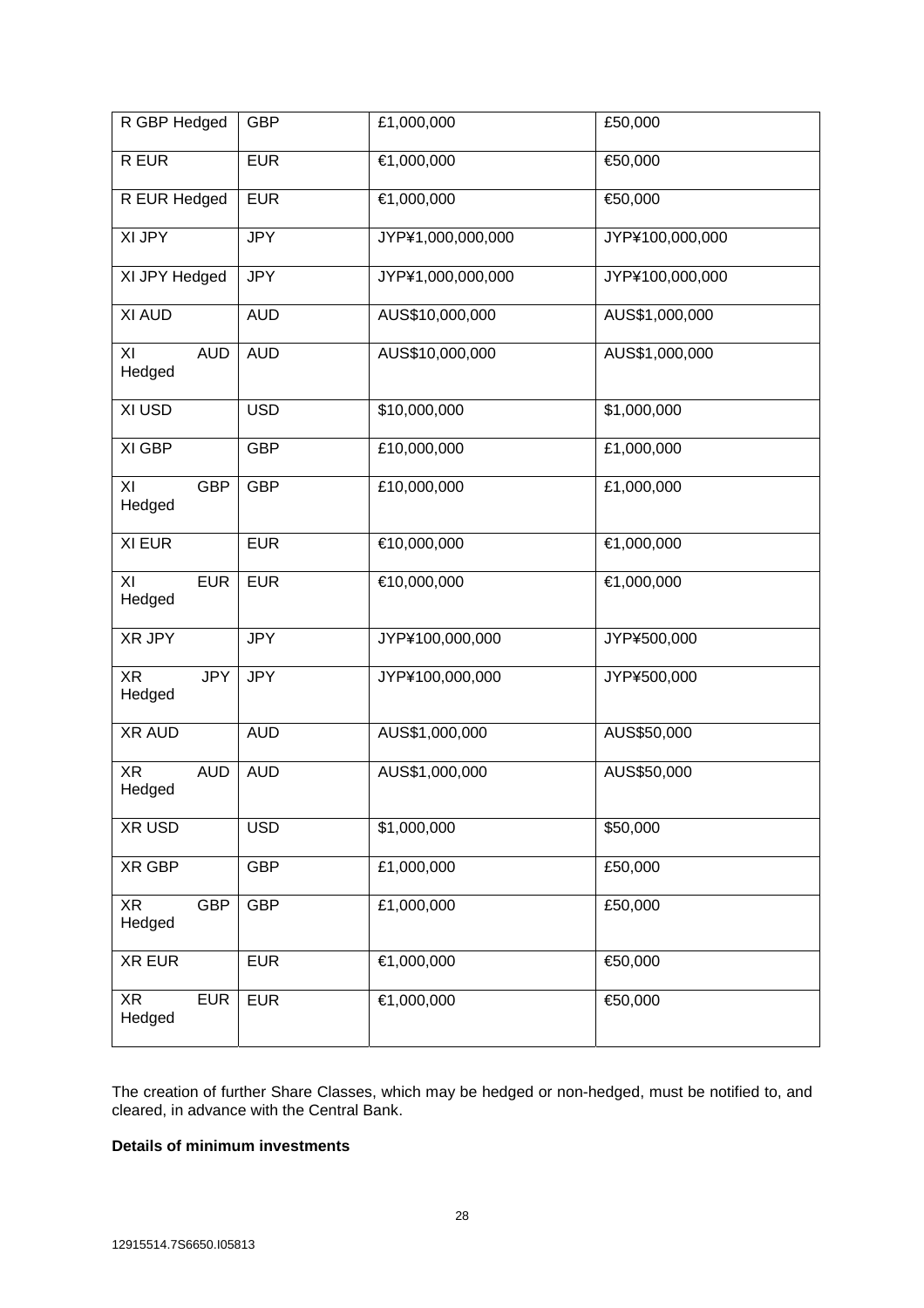The Classes are available to Shareholders who make an initial investment as disclosed in the table above or such other amounts as the Directors may from time to time determine. The Directors may, at their discretion, accept minimum initial investments which do not meet the relevant threshold.

# **Base Currency**

US Dollars.

# **Initial Issue Price**

The Initial Issue Price will be USD 100/ AUD 100/ EUR 100/ GBP 100/ JPY 10,000 per share.

# **Initial Offer Period**

The Initial Offer Period for the Class I Hedged JPY Shares shall be the period from 9:00am (Irish time) on 2 June 2021 and ending at 5:00pm (Irish time) on 15 December 2021.

The Initial Offer Period for the Class S JPY Shares, Class S Hedged JPY Shares, Class S AUD Shares, Class S Hedged AUD Shares, Class S USD Shares, Class S GBP Shares, Class S Hedged GBP Shares, Class S Eur Shares, Class S Hedged Eur Shares, Class I JPY Shares, Class I AUD Shares, Class I Hedged AUD Shares, Class I USD Shares, Class I GBP Shares, Class I Hedged GBP Shares, Class I Eur Shares, Class I Hedged Eur Shares, Class R JPY Shares, Class R Hedged JPY Shares, Class R AUD Shares, Class R Hedged AUD Shares, Class R USD Shares, Class R GBP Shares, Class R Hedged GBP Shares, Class R Eur Shares, Class R Hedged Eur Shares Class XI JPY Shares, Class XI Hedged JPY Shares, Class XI AUD Shares, Class XI Hedged AUD Shares, Class XI USD Shares, Class XI GBP Shares, Class XI Hedged GBP Shares, Class XI Eur Shares, Class XI Hedged Eur Shares, Class XR JPY Shares, Class XR Hedged JPY Shares, Class XR AUD Shares, Class XR Hedged AUD Shares, Class XR USD Shares, Class XR GBP Shares, Class XR Hedged GBP Shares, Class XR Eur Shares and Class XR Hedged Eur Shares shall be the period from 9:00 am (Irish time) on 2 June 2021 and ending at 5:00 pm (Irish time) on 13 June 2022 or such shorter or longer period as any one Director may decide in accordance with the Central Bank's requirements. Following the close of the Initial Offer Period, these Shares will be available for subscription at the Net Asset Value per Share on each Dealing Day.

# **Business Day**

Any day other than a Saturday or Sunday on which commercial banks are open for business in Ireland and United Kingdom (and in any other financial centre that the Directors may determine, and notify in advance to Shareholders, to be relevant for the operations of the Fund).

# **Dealing Day**

Every Business Day and such additional Business Day or Business Days as the Directors may determine, and notify in advance to Shareholders.

# **Dealing Deadline**

The Dealing Deadline is 3:00pm (Irish time) one (1) Business Days prior to the relevant Dealing Day or such other times as the Directors may determine and notify in advance to Shareholders. The Directors may agree to accept applications after the Dealing Deadline, only in exceptional circumstances, provided such applications are received before the first asset of the Fund is valued with respect to the relevant Valuation Point for the relevant Dealing Day.

# **Valuation Point**

The Valuation Point shall be 12:00pm (Irish time) in the relevant market on each Dealing Day, being the time at which the latest available closing prices on relevant stock exchanges or markets are used for the purpose of the valuation of assets and liabilities of the Fund (or such other time as the Directors may in their discretion determine). For the avoidance of doubt, the Valuation Point for a particular Dealing Day shall not be before the Dealing Deadline relevant to such Dealing Day.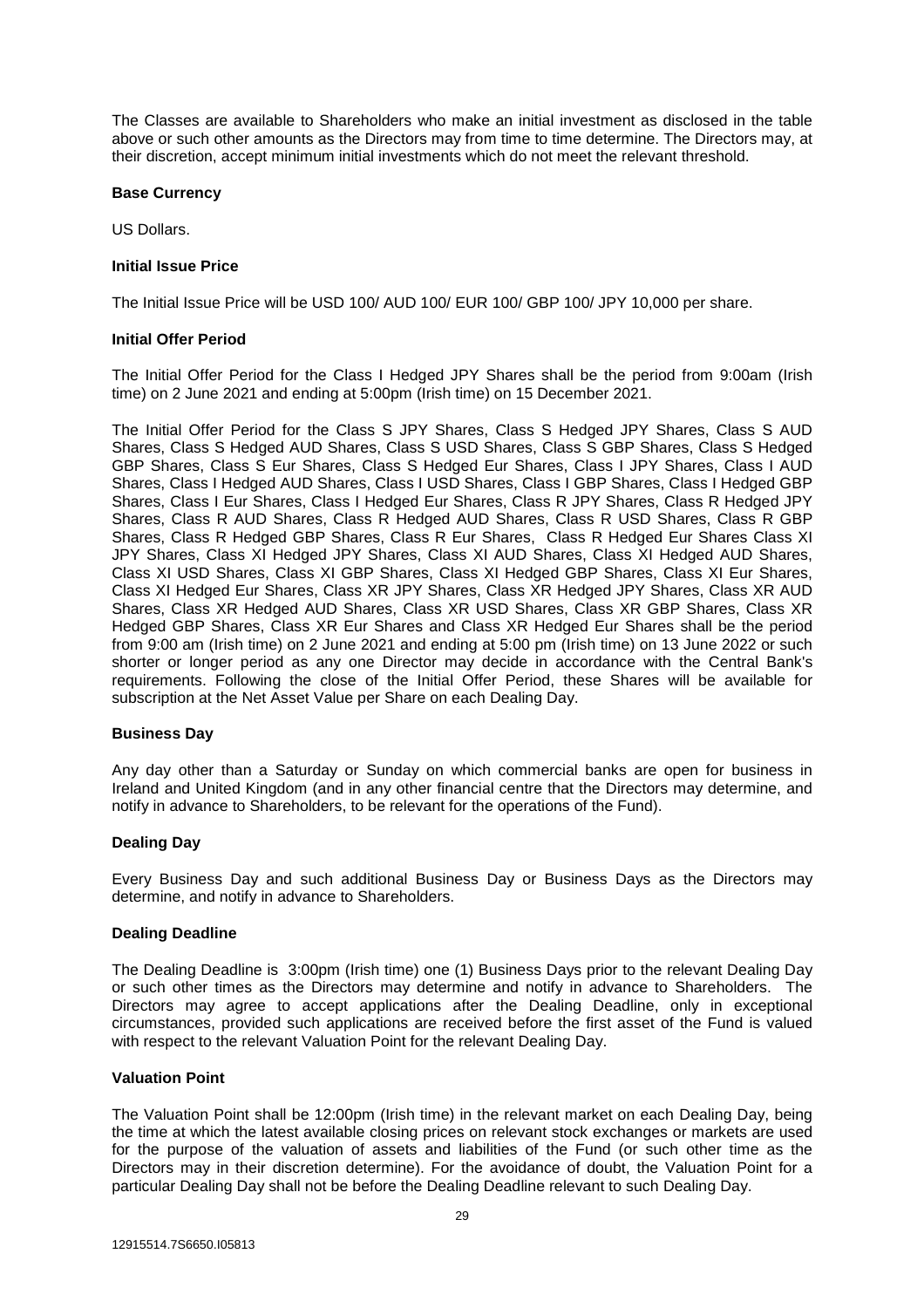# **Settlement Date**

Subscriptions will not be processed until the original Account Opening Form and all required identity verification documents (and all supporting documentation) have been received and verified by the Administrator. Upon receipt of your account number from the Administrator subscription monies should be paid to the Subscription/Redemptions Account specified in the Subscription Form (or such other account specified by the Administrator) so as to be received no later than three (3) Business Days following the Dealing Day or such later time as the directors may agree from time to time.

Monies in the Subscription/Redemptions Account will become the property of the Fund upon receipt and during the period between receipt of subscription monies and the Dealing Day on which Shares are issued, investors will be treated as unsecured creditors of the Fund. Investors' attention is drawn to the risk factor under the heading "*Subscriptions/Redemptions Account Risk*".

If payment in full and/or a properly completed Account Opening form and all required identity verification documents (and all supporting documentation) have not been received by the relevant times stipulated above, the application to subscribe may be refused, or in the event of non-clearance of funds, the allotment of Shares made in respect of such application may, at the discretion of the Directors, be cancelled, or, alternatively, the Directors may treat the application as an application for such number of Shares as may be purchased with such payment on the Dealing Day next following receipt of payment in full of cleared funds or a properly completed Account Opening Form and all required identity verification documentation (and all supporting documentation).

Payment of redemption monies will normally be made by electronic transfer to the account of record of the redeeming Shareholder within three (3) Business Days of the relevant Dealing Day.

The Administrator may refuse to pay or delay payment of redemption proceeds where the requisite information for verification purposes has not been produced by a Shareholder. During this time, any such redemption proceeds will be held in the Subscriptions/Redemptions Account and shall remain an asset of the Fund. During this period, the Shareholder will rank as an unsecured creditor of the Fund until such time as the Administrator is satisfied that its anti-money-laundering procedures have been fully complied with, following which redemption proceeds will be released to the relevant Shareholder. Accordingly, Shareholders are advised to promptly provide the ICAV or the Administrator (as appropriate) with all documentation requested to reduce the risk in this scenario.

# **Anti-Dilution Levy**

The actual cost of purchasing investments may be higher or lower than the value used in calculating the Net Asset Value. These costs may include dealing charges, commission and transaction charges and the dealing spread may have a materially disadvantageous effect on a Shareholder's interest in the Fund. To prevent this effect, known as "dilution", the Fund may charge an anti-dilution levy in the circumstances set out in the following paragraphs.

On any Dealing Day where there are net subscriptions or net redemptions, at their discretion the Directors may determine (based on such reasonable factors as they see fit, including without limitation, the prevailing market conditions and the level of subscriptions or redemptions requested by Shareholders or potential Shareholders in relation to the size of the Fund) to add an anti-dilution levy to the subscription price on that Dealing Day or deduct an anti-dilution levy from the redemption payments, in order to cover dealing costs and to preserve the value of the underlying assets of the Fund and protect the existing Shareholders in the Fund.

The Anti-Dilution Levy will be charged in circumstances where the Directors believe it is necessary to prevent an adverse effect on the value of the assets of the Fund. Any such Anti-Dilution Levy shall be retained for the benefit of the Fund and the Directors reserve the right to waive such Anti-Dilution Levy at any time.

# **How to Subscribe For Shares**

Requests for the subscription for Shares should be made in accordance with the provisions set out in the section entitled Subscription for Shares in the Prospectus.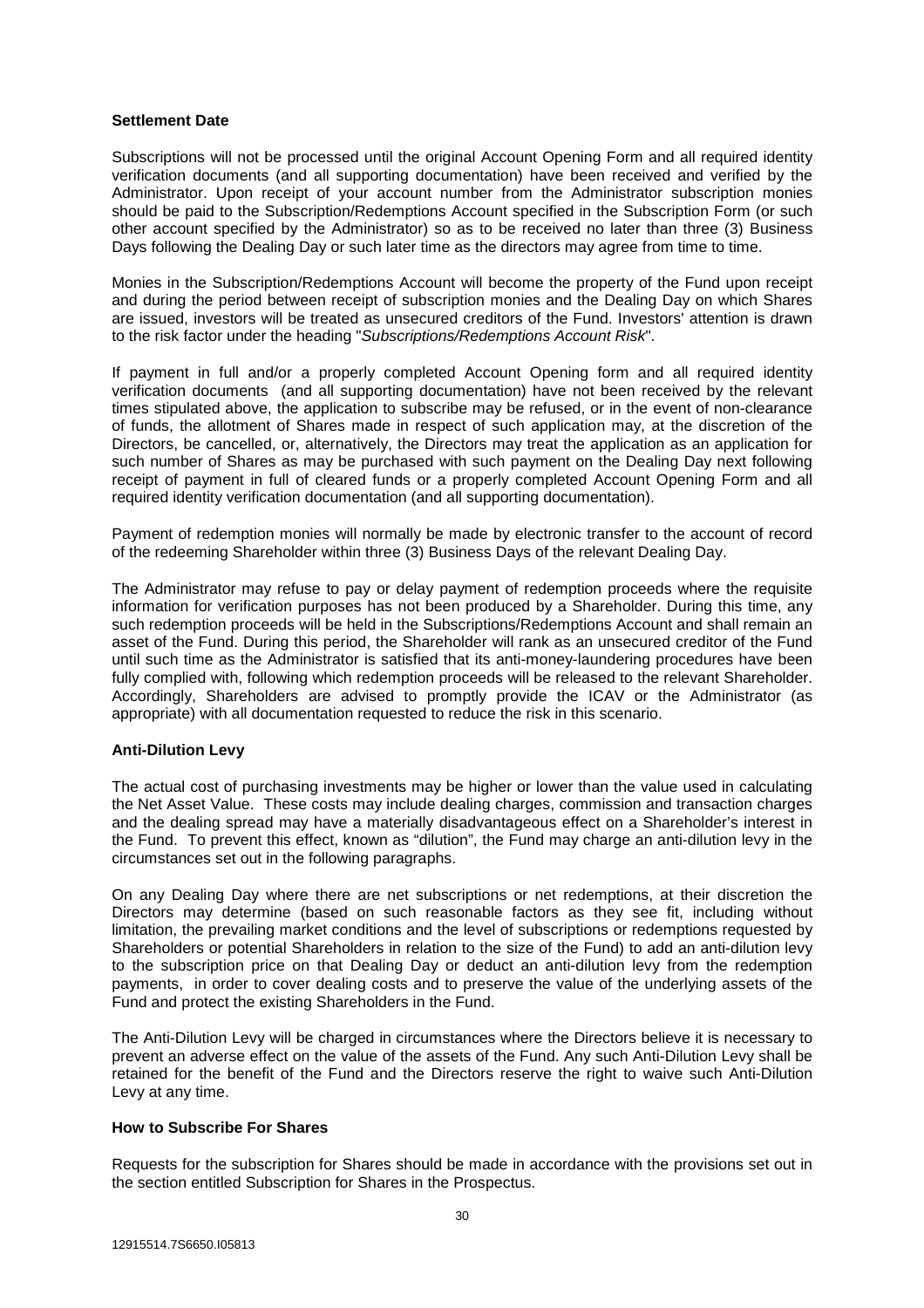# **How to Repurchase Shares**

Requests for the repurchase of shares should be made in accordance with the provisions set out in the section entitled "Repurchase of Shares" in the Prospectus.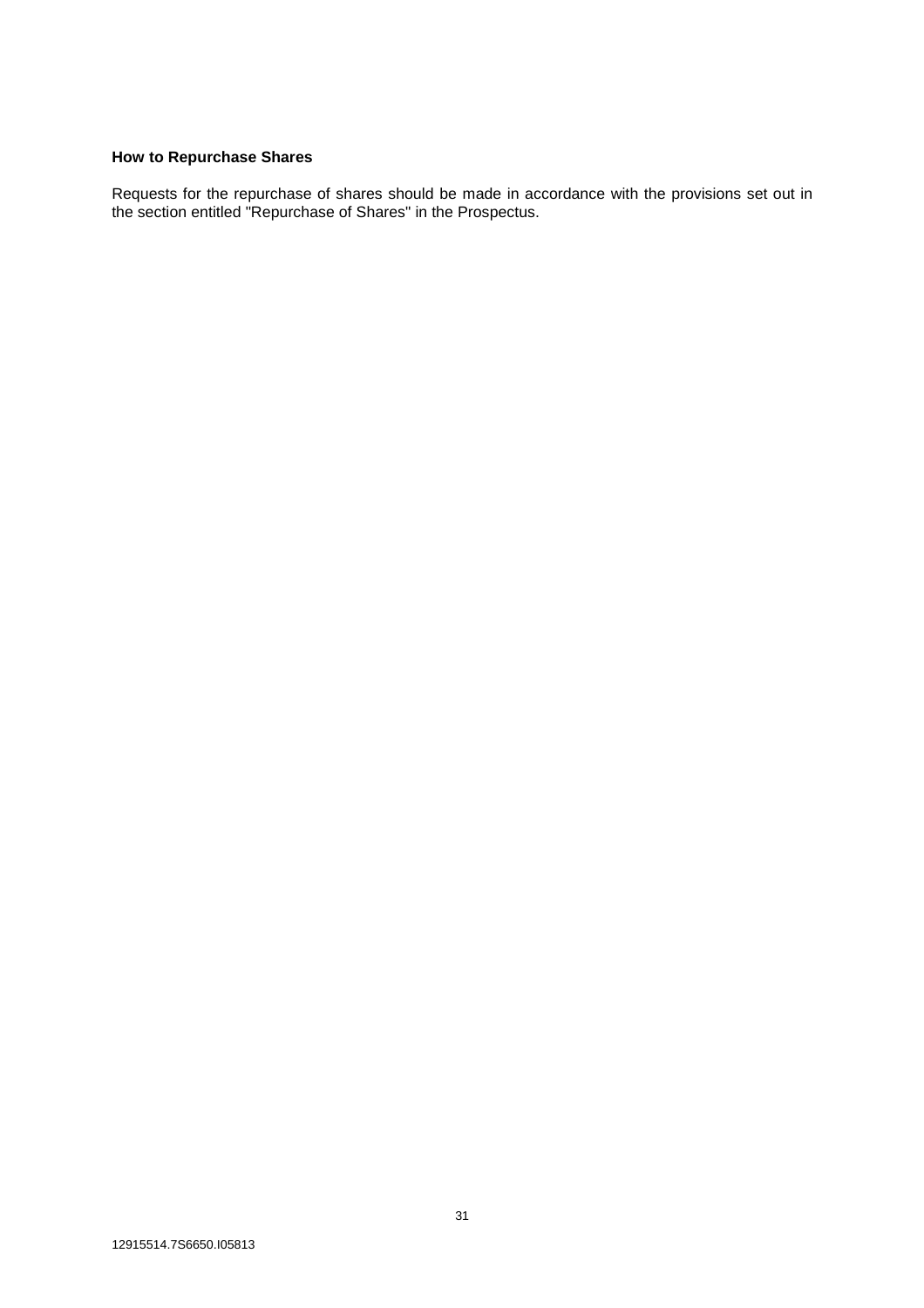# **FEES AND EXPENSES**

The fees payable by the Fund are currently as set out below.

# **Investment Management Fee**

Under the provisions of the Investment Management Agreement, the ICAV will pay the Investment Manager the fees set out below accrued monthly and payable monthly in arrears.

| <b>Share Class</b>                                           | Maximum Investment Management Fee |
|--------------------------------------------------------------|-----------------------------------|
| S Share Classes                                              | $0\%$ <sup>*</sup>                |
| I Share Classes (Institutional)<br>investors only)           | 0.25%                             |
| R Share Classes (Professional<br>investors only)             | 0.25%                             |
| XI Share Classes (Institutional<br>feeder funds only)        | 0.25%                             |
| XR<br>Share<br>Classes  <br>(Professional feeder funds only) | 0.25%                             |

\* No Investment Manager fee will be payable on the S Share Classes as the S Share Classes are reserved for Institutional investors who have entered an external agreement with the Investment Manager. The Directors are satisfied that such arrangements for the S Share Classes do not preclude those Classes from providing for public participation, as required by the UCITS Regulations.

The Investment Manager shall also be entitled to be repaid out of the assets of the Fund all costs, expenses, outgoings and liabilities reasonably and properly incurred by or on behalf of the Investment Manager on behalf of the Fund. A fee cap of 0.4% (inclusive of the Investment Management fee set out above) shall apply to the Fund therefore the Fund's fees shall not exceed 0.4%.

# **Management Fees**

Davy Global Fund Management Limited, in its role as Manager and distributor of the Fund, will be entitled to receive out of the assets of the Fund an annual fee which will not exceed 0.04 % of the net assets of the Fund (plus VAT, if any) subject to a minimum annual fee of  $\epsilon$ 70,000.

# **Administration Fees**

The Administrator will be entitled to receive out of the assets of the Fund an annual fee which will not exceed 0.07% of the net assets of the Fund (plus VAT, if any) subject to an annual minimum fee of €40,000 together with transfer agency fees and financial reporting fees which will be charged at normal commercial rates and its reasonable costs and expenses incurred by the Administrator in the performance of its duties as Administrator of the Fund and as agreed compensation for any additional services.

# **Depositary Fees**

The Depositary will be entitled to receive out of the assets of the Fund an annual fee, which will not exceed 0.03 % of the net assets of the Fund subject to an annual minimum fee of €10,000 (plus VAT, if any). In addition the Depositary will be entitled to receive from the Fund sub custody fees charged at normal commercial rate, including safekeeping and transaction fees. The Depositary will further be entitled to be reimbursed by the Fund for reasonable costs and expenses at normal commercial rates incurred by the Depositary in the performance of its duties as Depositary of the Fund.